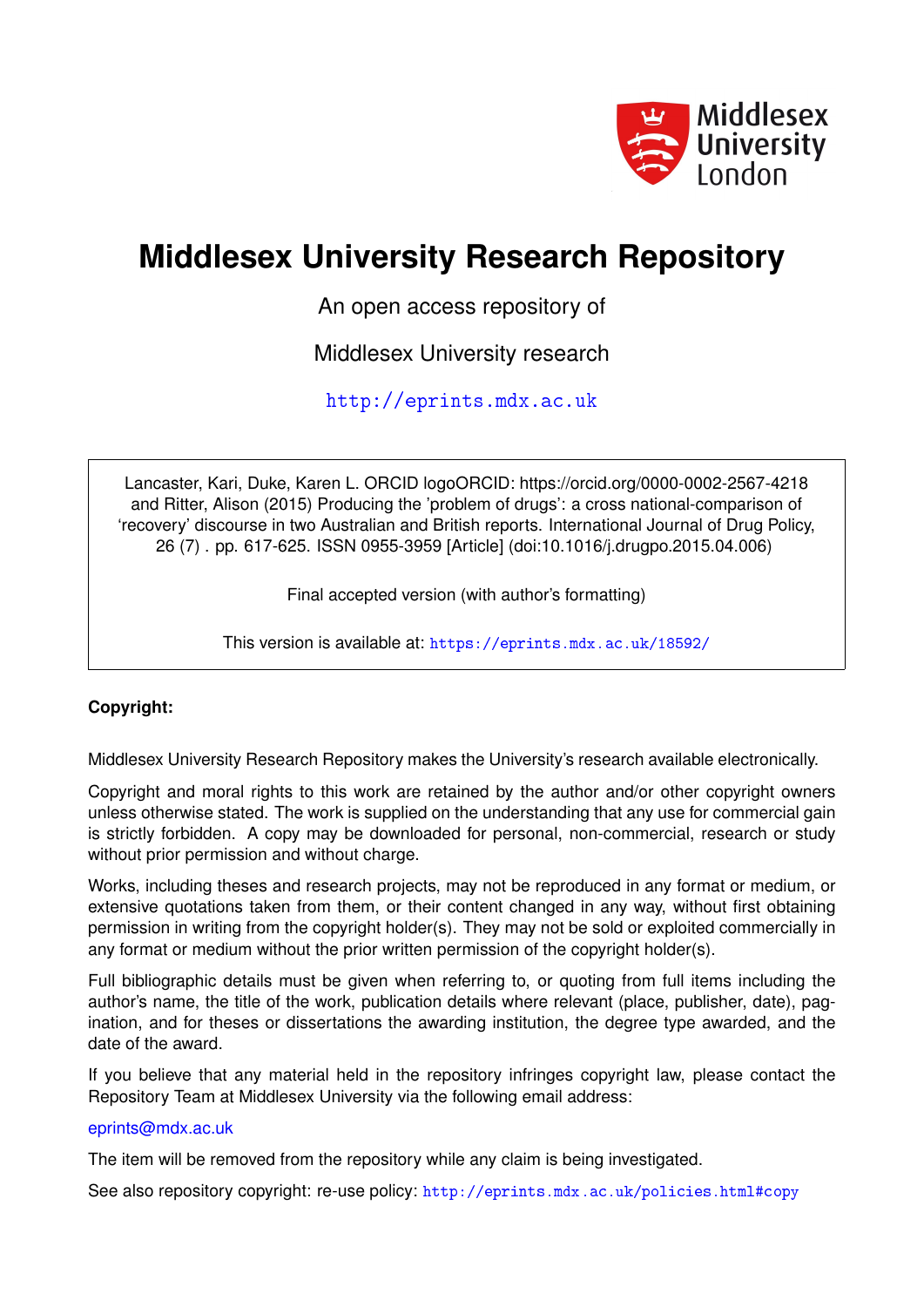## Producing the 'problem of drugs': A cross national-comparison of 'recovery' discourse in two **Australian and British reports**

Kari Lancaster<sup>1</sup>, Karen Duke<sup>2</sup> & Alison Ritter<sup>1</sup>

<sup>1</sup>Drug Policy Modelling Program, National Drug and Alcohol Research Centre, UNSW Australia

 $^{2}$ Drug and Alcohol Research Centre, School of Law, Middlesex University, London, UK

Corresponding author:

Kari Lancaster

Drug Policy Modelling Program

National Drug and Alcohol Research Centre

UNSW Australia

Sydney NSW 2052

Australia

k.lancaster@unsw.edu.au

+61 (0)2 9385 0476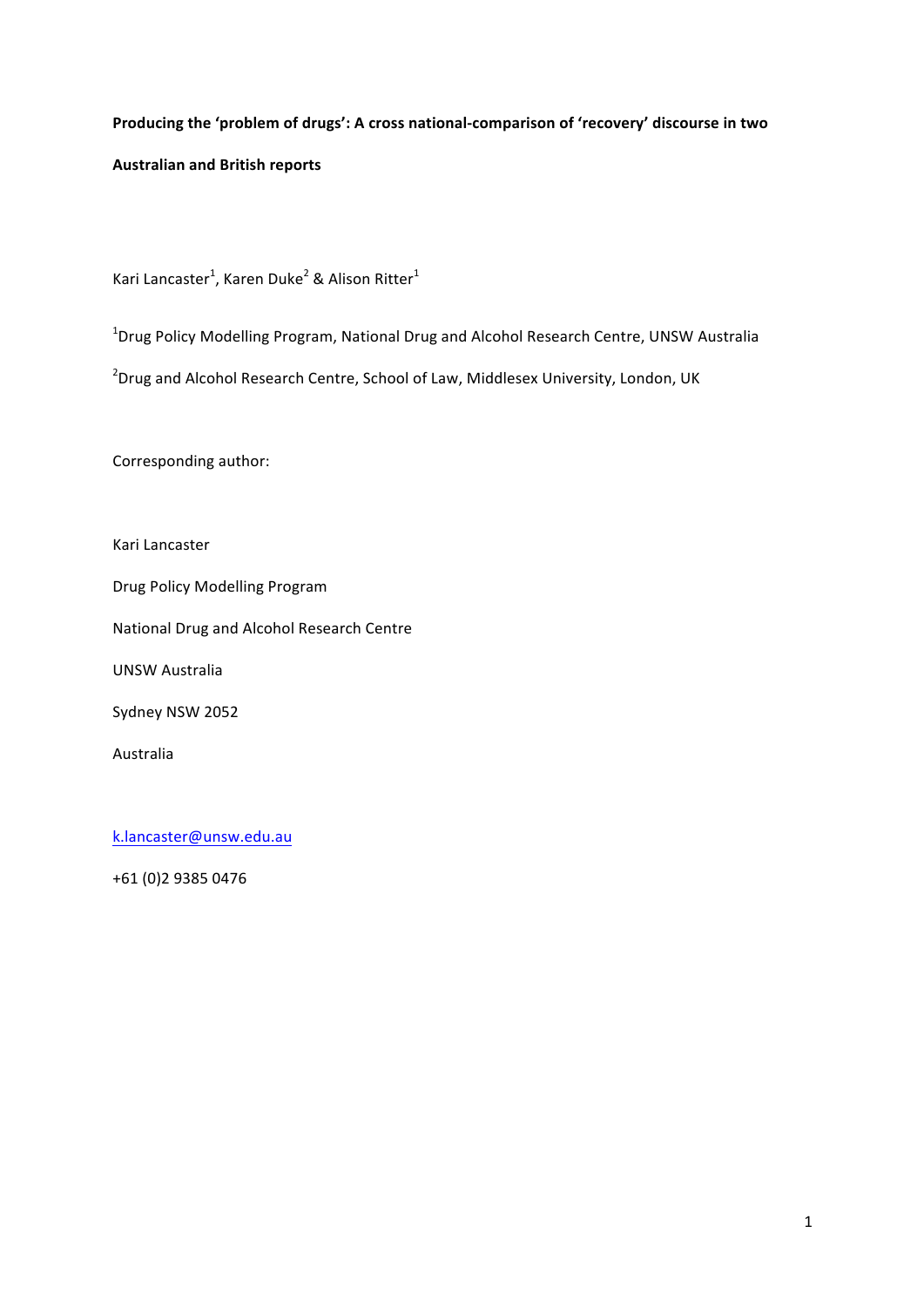Producing the 'problem of drugs': A cross national-comparison of 'recovery' discourse in two **Australian and British reports**

## **Highlights**

- This paper critically examines how the problem of drugs was constituted in a British and an Australian report on the place of 'recovery' in drug policy.
- The problem of drugs was represented as 'dependence' alone in both documents, with the implication that not all illicit drug use is problematic.
- People who use drugs problematically were constructed as either 'responsibilised' (Britain) or 'patientised' (Australia).
- Conditional citizenship, associated only with treatment and recovery, is reinforced in both documents.
- The perceived authority of the UKDPC and ANCD was critical to the recovery debates at the time the reports were produced.
- As 'recovery' discourse continues to evolve, discussing its contested meanings and effects will be an ongoing endeavour.

### **Abstract**

The notion of 'recovery' as an overarching approach to drug policy remains controversial. This crossnational analysis considers how the problem of drugs was constructed and represented in two key reports on the place of 'recovery' in drug policy, critically examining how the problem of drugs (and the people who use them) are constituted in recovery discourse, and how these problematisations are shaped and disseminated. Bacchi's poststructuralist approach is applied to two documents (one in Britain and one in Australia) to analyse how the 'problem of drugs' and the people who use them are constituted: as problematic users, constraining alternative understandings of the shifting nature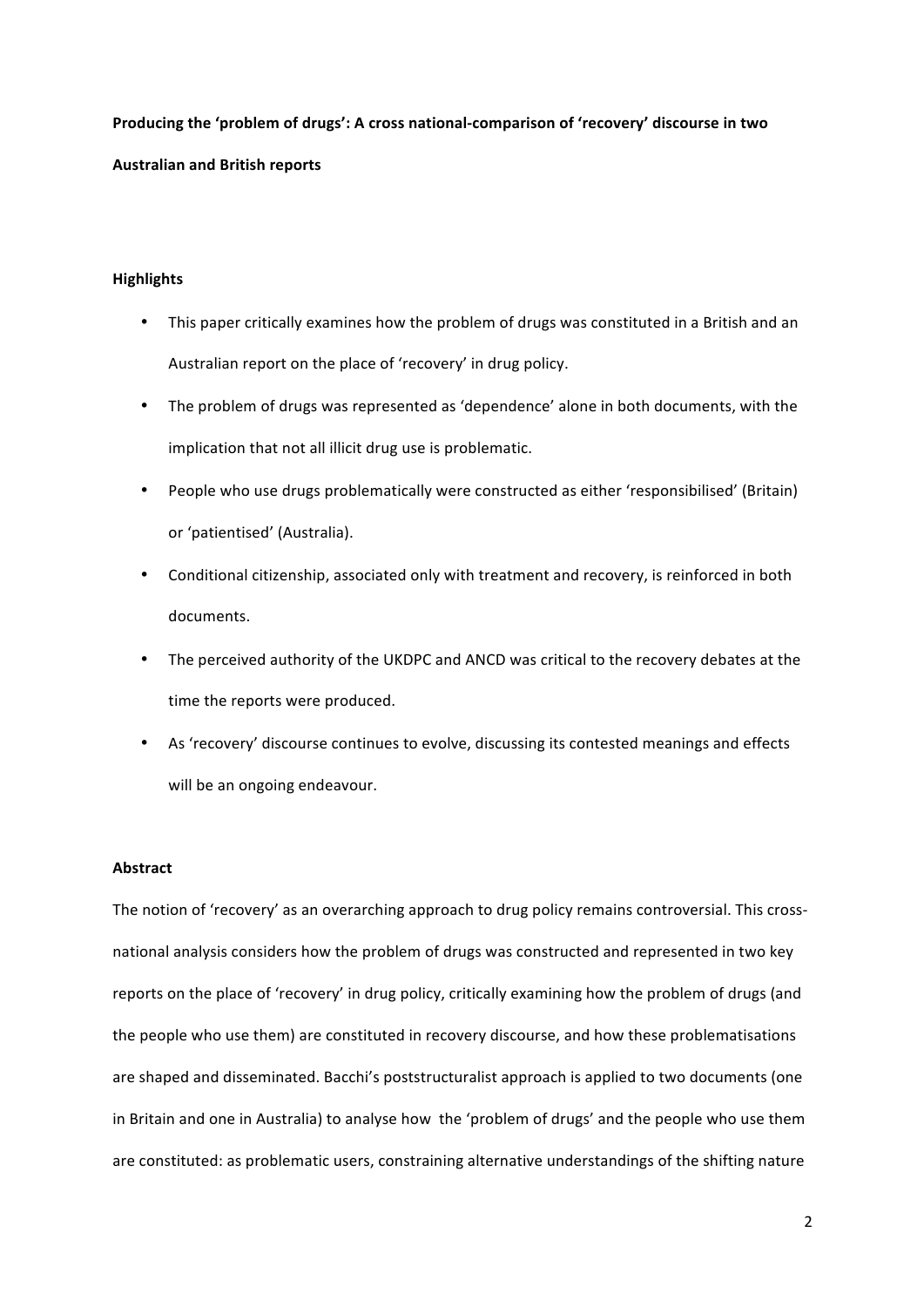of drug use; as responsibilised individuals (in Britain) and as patients (in Australia); as worthy of citizenship in the context of treatment and recovery, silencing the assumption of unworthiness and the loss of rights for those who continue to use drugs in 'problematic' ways. The position of the organisations which produced the reports is considered, with the authority of both organisations resting on their status as independent, apolitical bodies providing 'evidence-based' advice. There is a need to carefully weigh up the desirable and undesirable political effects of these constructions. The meaning of 'recovery' and how it could be realised in policy and practice is still being negotiated. By comparatively analysing how the problem of drugs was produced in 'recovery' discourse in two jurisdictions, at two specific points in the policy debate, we are reminded that ways of thinking about 'problems' reflect specific contexts, and how we are invoked to think about policy responses will be dependent upon these conditions. As 'recovery' continues to evolve, opening up spaces to discuss its contested meanings and effects will be an ongoing endeavour.

#### **Keywords:**

Recovery, Drug policy, Australia, Britain, Problematisation, Carol Bacchi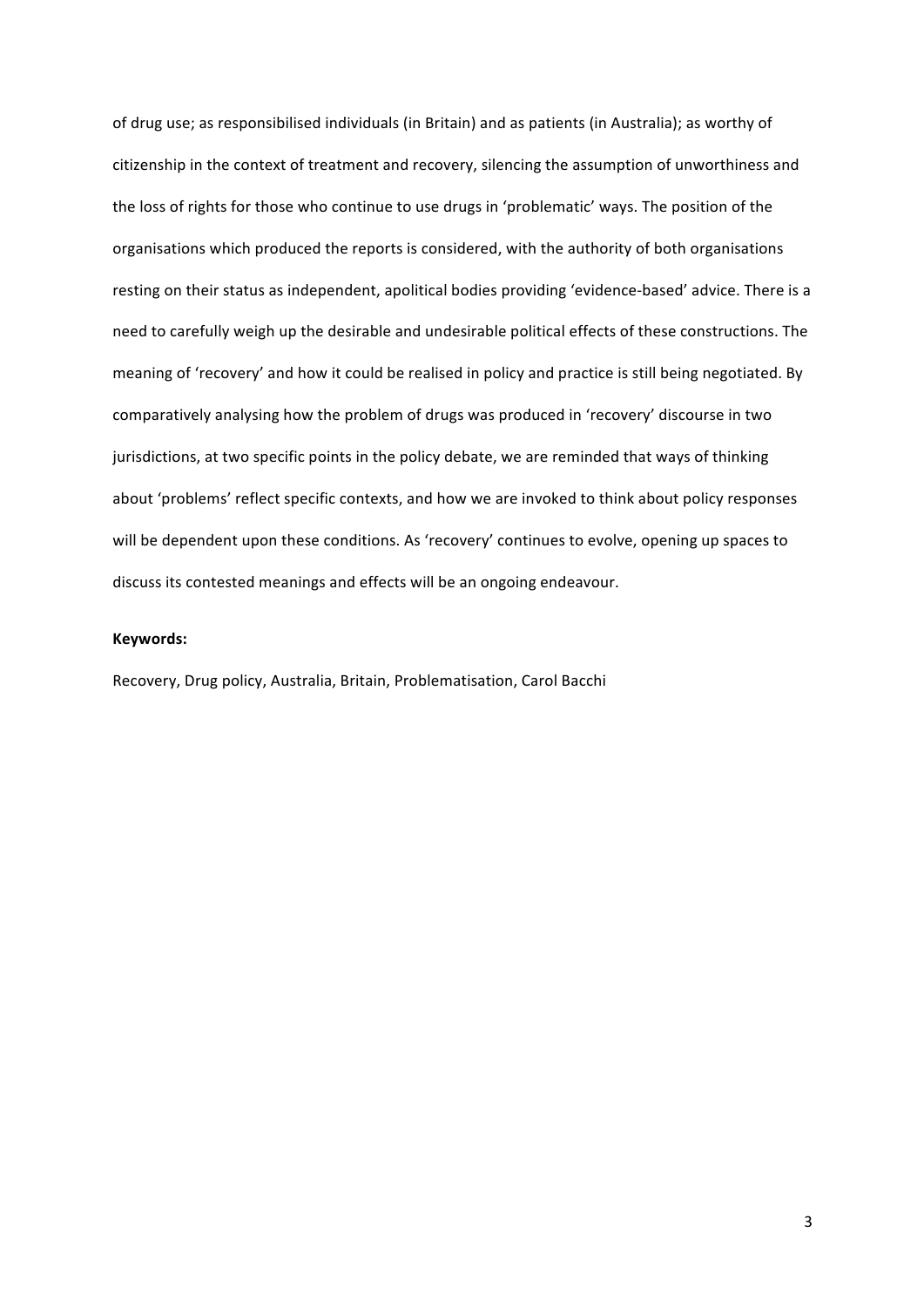## Producing the 'problem of drugs': A cross national-comparison of 'recovery' discourse in two **Australian and British reports**

#### **Introduction**

The proposition that policies do not react to pre-existing problems which exist 'out there' waiting be solved, but rather *create* particular kinds of problems is particularly challenging in a field like drug policy, where the notion of 'drug problems' is so embedded. As Goodwin (2012, p.27) observes, "[t]he suggestion that 'social problems' are brought into being, rather than simply existing, waiting to be solved, corrected or addressed by government can be unsettling for those who spend a good deal of their time attempting to have situations regarded as oppressive, intolerable, or simply untenable 'addressed'." Nonetheless, as previous research has argued, interrogation of the construction of concepts such as 'drug use' and 'addiction' (and their 'causes' and 'effects') is essential if the stigmatising and marginalising effects of laws and policies are to be disrupted (Seear & Fraser, 2014). Such scrutiny is important not only in relation to well-established policies and practices (as have been examined in previous drug policy research: Fraser & Moore, 2011b; Lancaster & Ritter, 2014; Seear & Fraser, 2014), but also as a way of critically reflecting on contemporary and emerging ideas about the governance of drug problems. 'Recovery' is one such idea. 

Although the notion of 'recovery' is not new (Berridge, 2012), in recent years recovery has become the focus of drug policy in Britain (HM Government, 2010; Inter-Ministerial Group on Drugs, 2012; Scottish Government, 2008) and the subject of polarised discussion in Australia (AIVL, 2012; ANCD, 2012a; Anex, 2012; Best, 2013). Drug policy scholars have begun to examine the emergence, meaning and implications of 'recovery' debates in Britain (Duke, 2013; Duke, Herring, Thickett, & Thom, 2013; Duke & Thom, 2014; McKeganey, 2014; Monaghan, 2012; Monaghan & Wincup, 2013;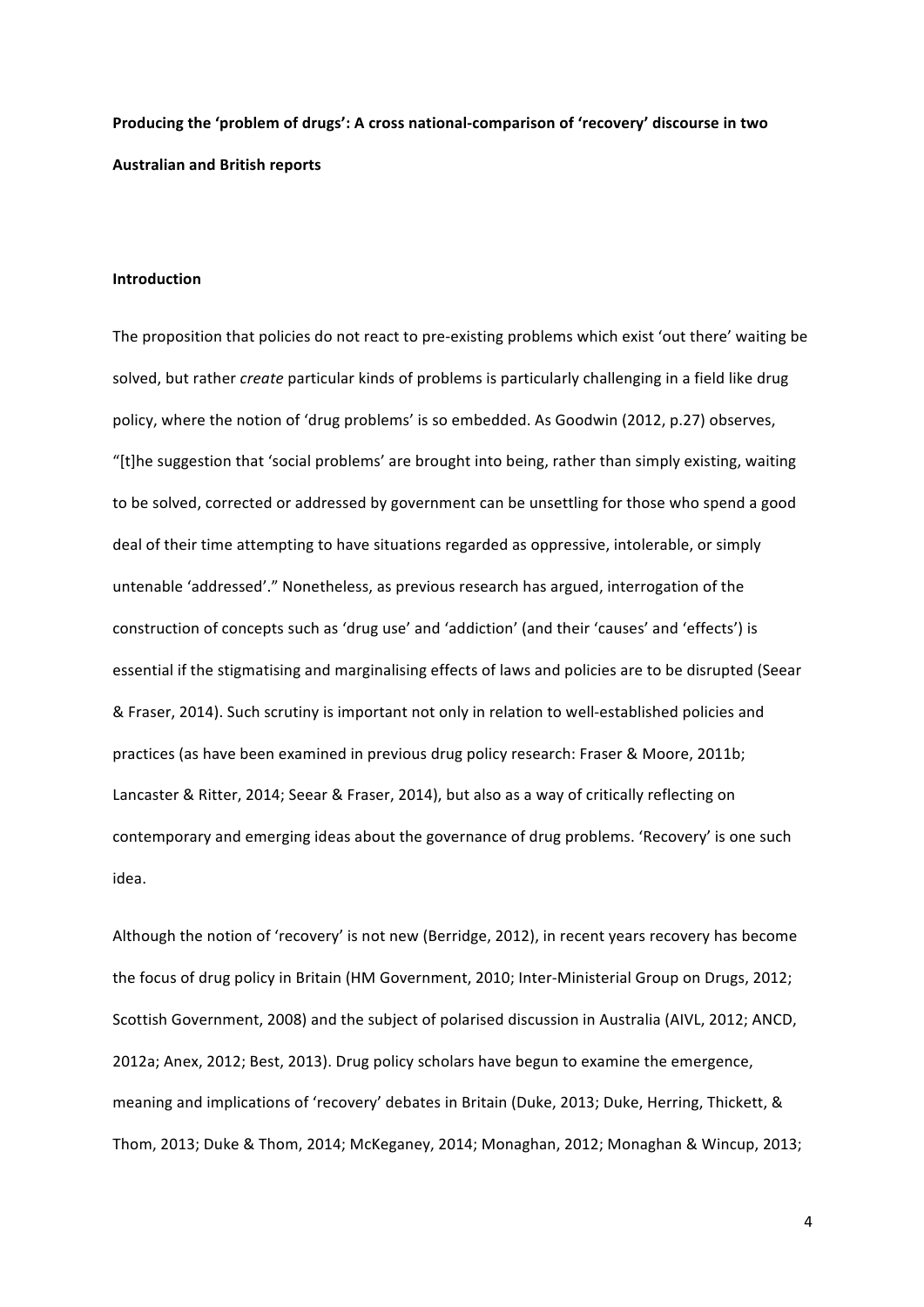Neale, 2013; Neale, et al., 2014; Neale, et al., 2015; Wardle, 2012), but there has been no analysis to date in the Australian context.

Despite having been formally embedded into national drug policy in Scotland (Scottish Government, 2008) and in England (HM Government, 2010), and into treatment services in one Australian state (State of Victoria Department of Health, 2012; Victorian Government Department of Human Services, 2008), the notion of 'recovery' as an overarching approach to drug policy remains controversial. As Neale et al. (2014, p.310) note, "concerns and differences of opinion persist, with recovery routinely described as a contested concept". In particular, there has been ongoing concern about the implications of this shift in emphasis for the continued provision of harm reduction interventions and pharmacotherapy treatment (AIVL, 2012; McKeganey, 2012, 2014; Stimson, 2010). Aside from these debates, a widely accepted definition of recovery within the drug policy field also remains elusive (Neale, et al., 2014). Indeed, recovery is often put forward as a term which seemingly eschews definition. It has been said that recovery can be defined in a myriad of ways (Laudet, 2007; White, 2007), and that "as an ideological term, it has a variety of definitions and can mean different things to different people" (MacGregor, 2012, p.351).

It is in this context of diffuse and multiple definitions that 'recovery' lends itself to analysis. As the recovery debate continues to unfold and gain prominence internationally, critical examination of how the problem of drugs (and the people who use them) are constituted in recovery discourse, and how these problematisations are shaped and disseminated, is imperative.

International comparative policy analysis can help to reveal the ways in which *ideas* about the problem of drugs, and how it could be managed, are dependent on context. Thus through a critical lens, cross-national comparisons can help us recognise "that certain ways of thinking about 'problems' reflect specific institutional and cultural contexts and, hence, that problem representations are contingent" (Bacchi, 2009, p.14). By applying Bacchi's (2009) poststructuralist approach, we consider how the problem of drugs was constructed and represented in two key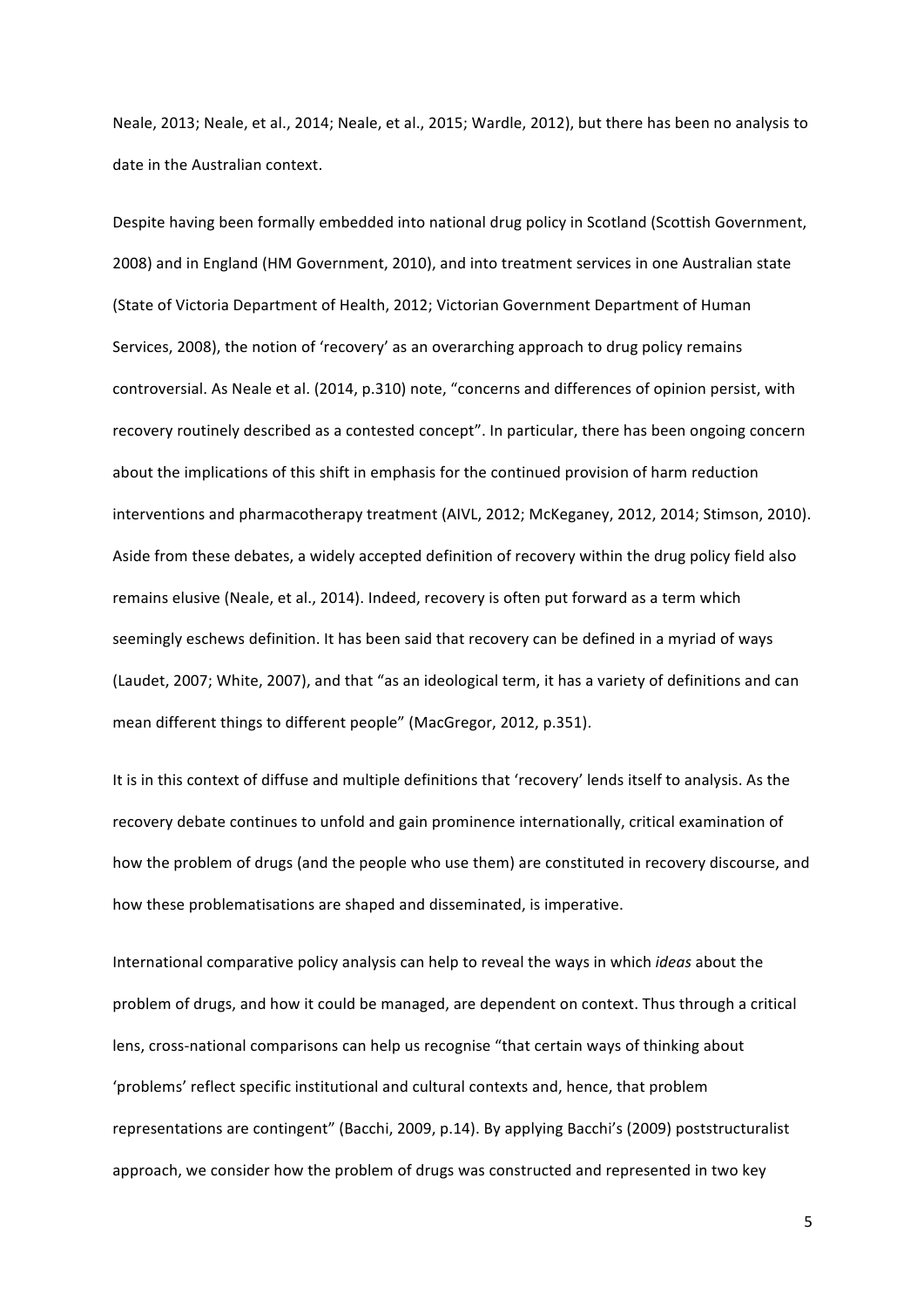British and Australian reports on the place of 'recovery' in drug policy. Our purpose in doing so is not to 'define' or better understand what recovery "really means" (Bacchi, 2009, p.181). Rather, in using this form of analysis, we aim to investigate the emergence of the meanings produced by recovery discourse in Britain and Australia, and interrogate the processes and taken-for-granted assumptions which have made this thinking possible.

#### **Method**

Bacchi's (2009) 'What's the problem represented to be?' approach is a poststructuralist mode of policy analysis grounded in the concept of 'problematisation'. Bacchi (2009, p.30) uses the term 'problematisation' in two ways: firstly, to signal the need for critical interrogation of taken-forgranted assumptions; and secondly, to refer to the ways that issues are put forward and thought about as 'problems' in policy, as a way of identifying the thinking behind particular forms of rule (for further discussion see: Bacchi, 2012b).

Central to the approach is the proposition that policy is *productive*; it constitutes and gives shape and meaning to 'problems' rather than merely addressing them. Bacchi (2009, 2012a) argues that because policies by nature make proposals for change, every policy contains implicit representations of what may be considered 'problematic' and how these 'problems' ought to be thought about. By observing that problems are "endogenous – created within – rather than exogenous – existing outside" policy processes, Bacchi (2009, p.x) challenges the 'problem solving' paradigm which dominates many conventional modes of policy analysis. As an alternative, Bacchi (2009; 2012a, p.23) makes the case for a new "problem-*questioning*" paradigm as a "critical form of practice". This shift from the conventional 'problem solving' paradigm to one of 'problem questioning' means scrutinising the ways in which 'problems' are thought about, rather than simply accepting "the shape they are given" in proposals for change (Bacchi, 2009, p.46). In saying this however, the approach is not concerned with identifying the intentional framing of political arguments. Instead, the aim is to illuminate the underlying presuppositions and conceptual premises which lodge within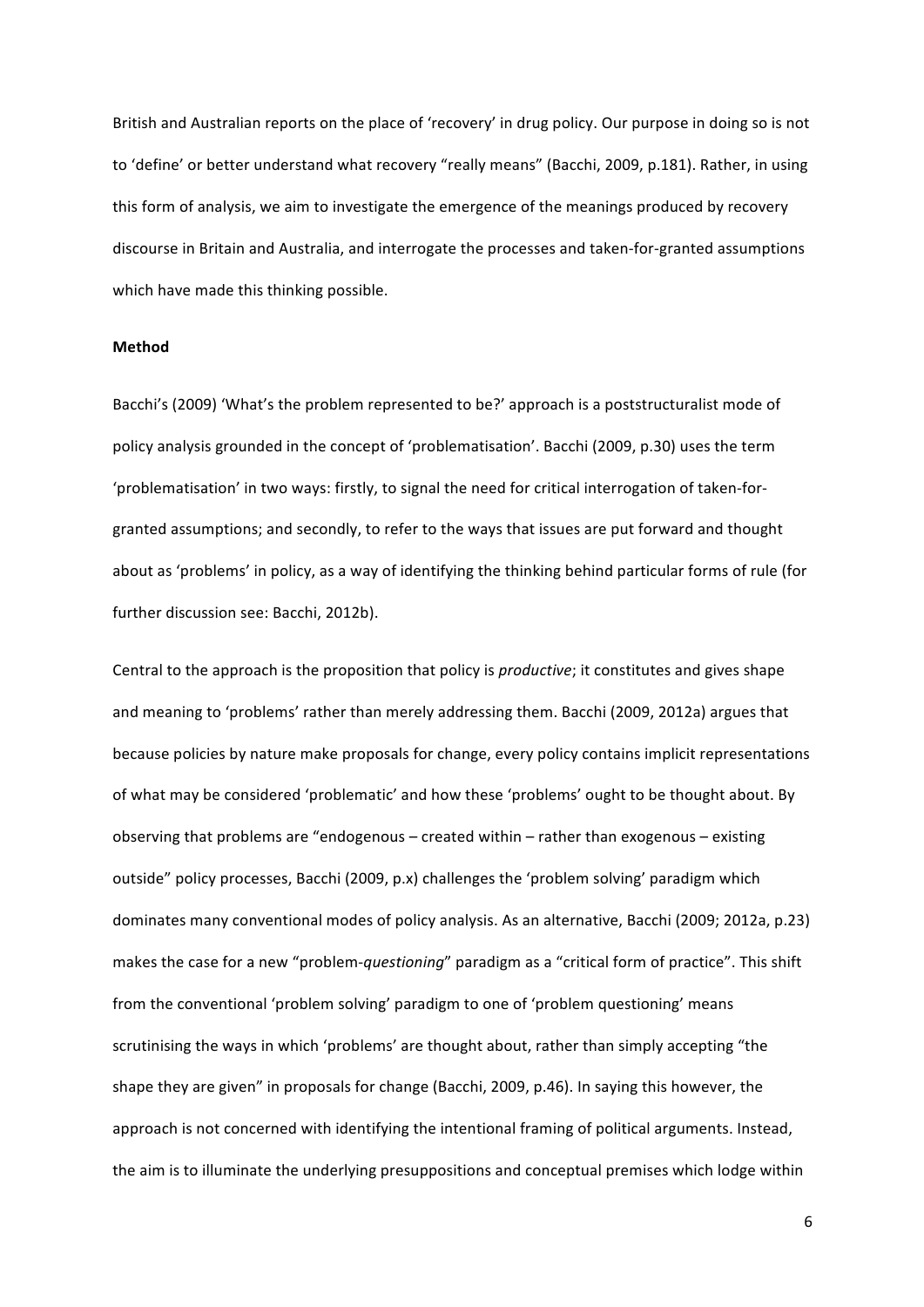problem representations and make a particular policy intervention possible. Bacchi argues that this mode of critical analysis is crucial, because how 'problems' are thought about and represented in policy matters greatly. Problem representations have real and important effects for "what can be seen as problematic, for what is silenced, and for how people think about these issues and about their place in the world" (Bacchi & Eveline, 2010, p.112), that is, "for what gets done or not done, and how people live their lives" (Bacchi, 2012a, p.22). Using Bacchi's (2009) questions as tools for analysis (see Table 1), we systematically interrogated the problem representations contained within two documents ("practical texts": Bacchi, 2009, p.54): the United Kingdom Drug Policy Commission Recovery Consensus Group 'Vision of Recovery' report (UKDPC, 2008) and the Australian National Council on Drugs '1<sup>st</sup> Recovery Roundtable' report (ANCD, 2012a). Bacchi (2009, p.54) notes that text selection is in and of itself an interpretive exercise. We acknowledge that we have taken a focussed approach by limiting our analysis to these two documents. These documents were selected as they were both produced following formal meetings which brought together invited stakeholders with multiple perspectives at particularly significant points in recovery drug policy discussions in the two jurisdictions, with both seeking to articulate a position on 'recovery' at that time. As will be discussed below, both documents emerged following heated debate in Britain and Australia, and aimed to bring clarity to an increasingly divided field.

The nine-page UKDPC report provides a detailed background to the reasons for convening the Recovery Consensus Group, lists the members of the group, and describes the processes undertaken. The report ends by outlining 'next steps' for continued discussion. A list of references is also provided. The three-page ANCD report is comparatively brief. Although it lists the Roundtable attendees, it provides little information about why the group was brought together, or the processes leading to the generation of the points contained within the report.

Our analysis of these two documents emphasised questions 1, 2, 4 and 6 in Bacchi's approach, with a focus on identifying the assumptions and conceptual premises which lodge within the identified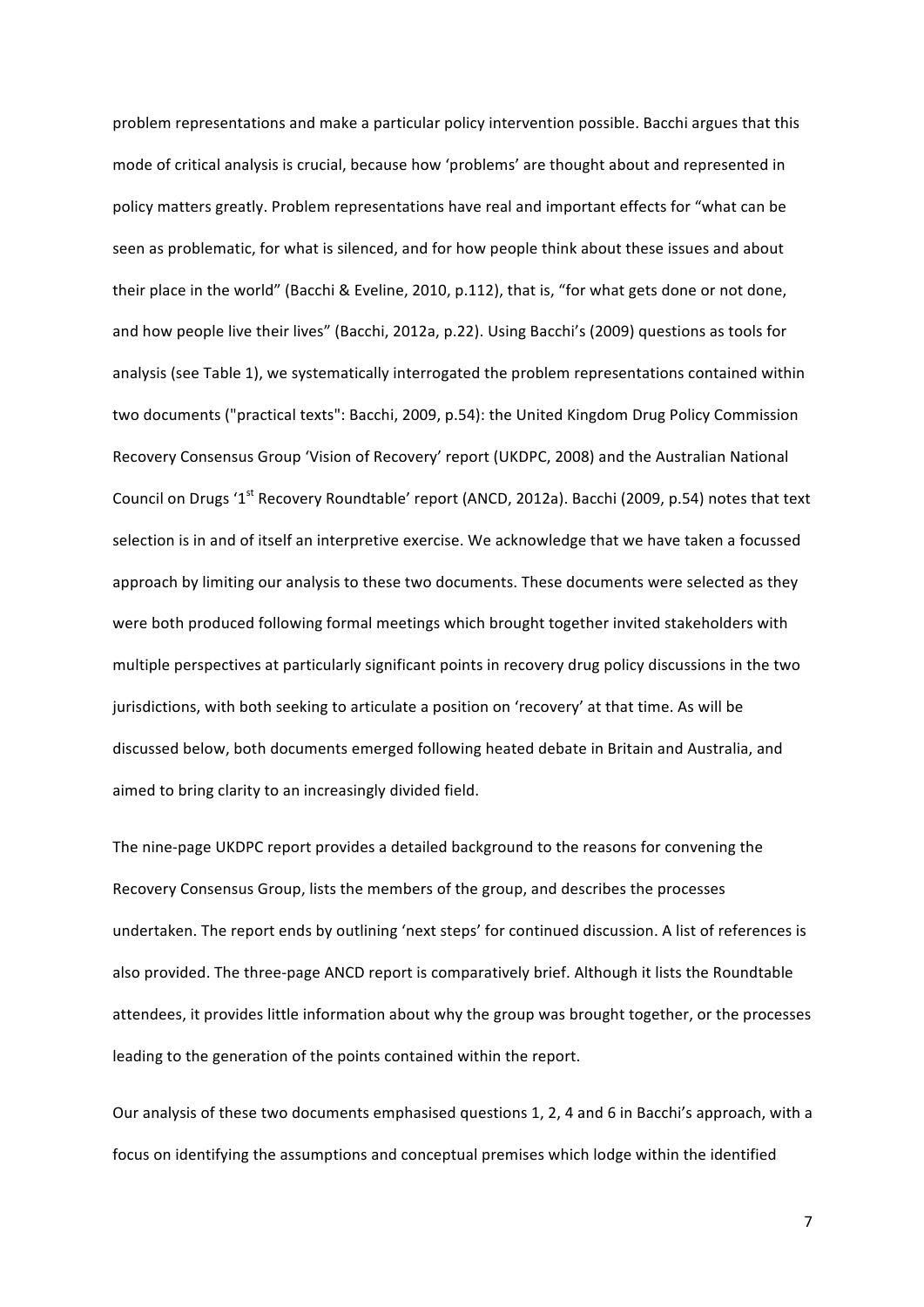problem representations, critically considering their limits and silences, and reflecting upon the processes and means through which these problem representations have been produced, disseminated and defended. Before examining the themes identified in detail, we first provide some background to the two documents analysed.

#### **Background to UKDPC Recovery Consensus Group 'Vision of Recovery' Report**

In July 2008, the UKDPC (a self-described independent body that provided objective analysis of the evidence concerning drug policy and practice: see http://www.ukdpc.org.uk/) published a report which put forward a 'vision for recovery' based on the work of a Consensus Group. Their work was a response to the growing polarisation within the drugs field between harm reductionists and abstentionists around the definitions of 'recovery' and the role of substitute prescribing, particularly methadone maintenance, within a recovery-oriented treatment system. Historical analyses of British drug policy have illuminated the longstanding conflicts between abstinence versus harm reduction in the development of drug treatment policy at various junctures (Berridge, 1991; Mold, 2008). During the period from 2005 to 2010 however, these conflicts became vitriolic and more public than in the past. In 2006 and 2007, the right wing Centre for Social Justice led by the Conservative politician, Ian Duncan Smith, published reports which were highly critical of Labour drugs policy (Centre for Social Justice, 2006, 2007). The 2007 report argued that the Labour drugs policy of harm reduction had failed and produced "entrenchment" and "intergenerational cycles" of addiction (Centre for Social Justice, 2007, p.10). An alternative approach based on total abstinence was proposed by the Centre which stirred debate regarding the goals of drug treatment. The media also became involved in questioning treatment outcomes. Using National Treatment Agency statistics, Mark Easton, a BBC journalist, highlighted that only 3% of clients had exited treatment 'drug free' (Easton, 2008). This opened up a public debate which began to question the harm reduction consensus that had operated within drug policy following concerns about HIV in the 1980s. It provided a window of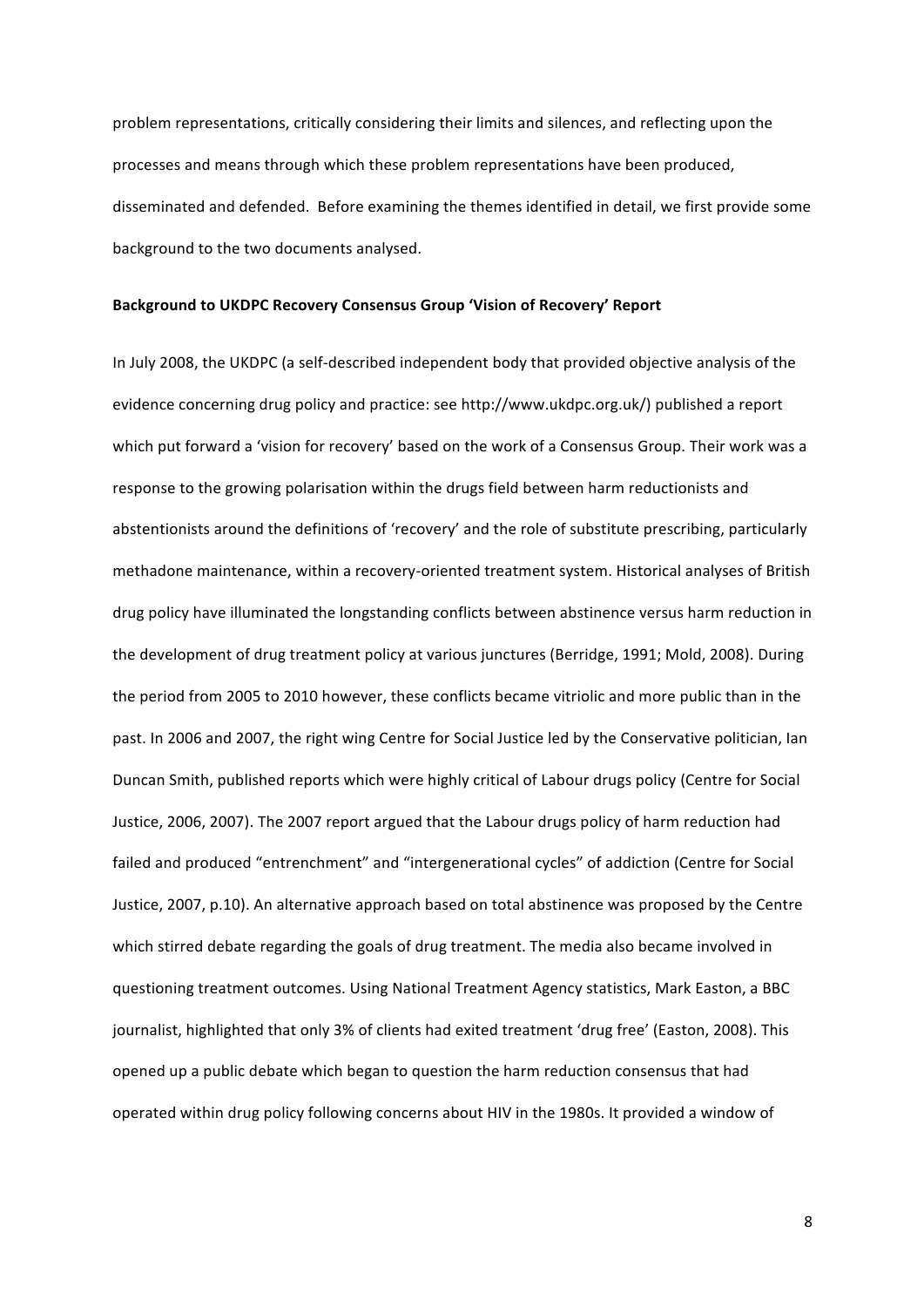opportunity for those advocating abstinence-based treatment to put forward their views (Duke, et al., 2013; Duke & Thom, 2014).

Some key stakeholders referred to the division within the drugs field at this time as an "abstinence versus maintenance civil war" (Hayes & Dale-Perera, 2010, p.9). The UKDPC's view was that the debate was becoming "divisive, with little reference to the evidence on treatment effectiveness which indicates that a treatment system should be composed of a range of different services to meet different needs" (UKDPC, 2008, p.2). There were also fears that support and funding for drug treatment would be undermined. Thus, the establishment of a Consensus Group was an attempt to locate the debate in a 'rational' framework. There was a lack of agreement surrounding the goals of treatment and a lack of clarity regarding the term 'recovery'. The task of the UKDPC Consensus Group was "to identify the common-ground and develop a clearer understanding of recovery that could be applied to all individuals tackling problems with substance misuse, and all services helping them, without reference to particular treatment modalities" (UKDPC, 2008, p.2, emphasis original).

The Consensus Group consisted of sixteen people representing a wide range of demographics, types of treatment (e.g. rehabilitation, substitute prescribing, GP care, and support groups), disciplines (e.g. GP, psychiatry, psychology, nursing, management and lay people) and perspectives (e.g. consumers, families, practitioners, commissioners and researchers). They were invited to participate as 'individuals' rather than as 'representatives' of their respective organisations. The group met initially for two days. The commencement point for the group was the report of the Betty Ford Institute Consensus Panel convened in the US, which defined recovery as "a voluntarily maintained lifestyle characterised by sobriety, personal health and citizenship" (Betty Ford Institute Consensus Panel, 2007, p.222). The group was also influenced by the work on recovery in the mental health fields and in Scotland. Their discussions were facilitated by Thomas McLellan, a recovery advocate from the US, who had played a key role in the Betty Ford Institute Consensus Panel. The focus for the Consensus Group was on outcomes for the individual, not the treatment services required to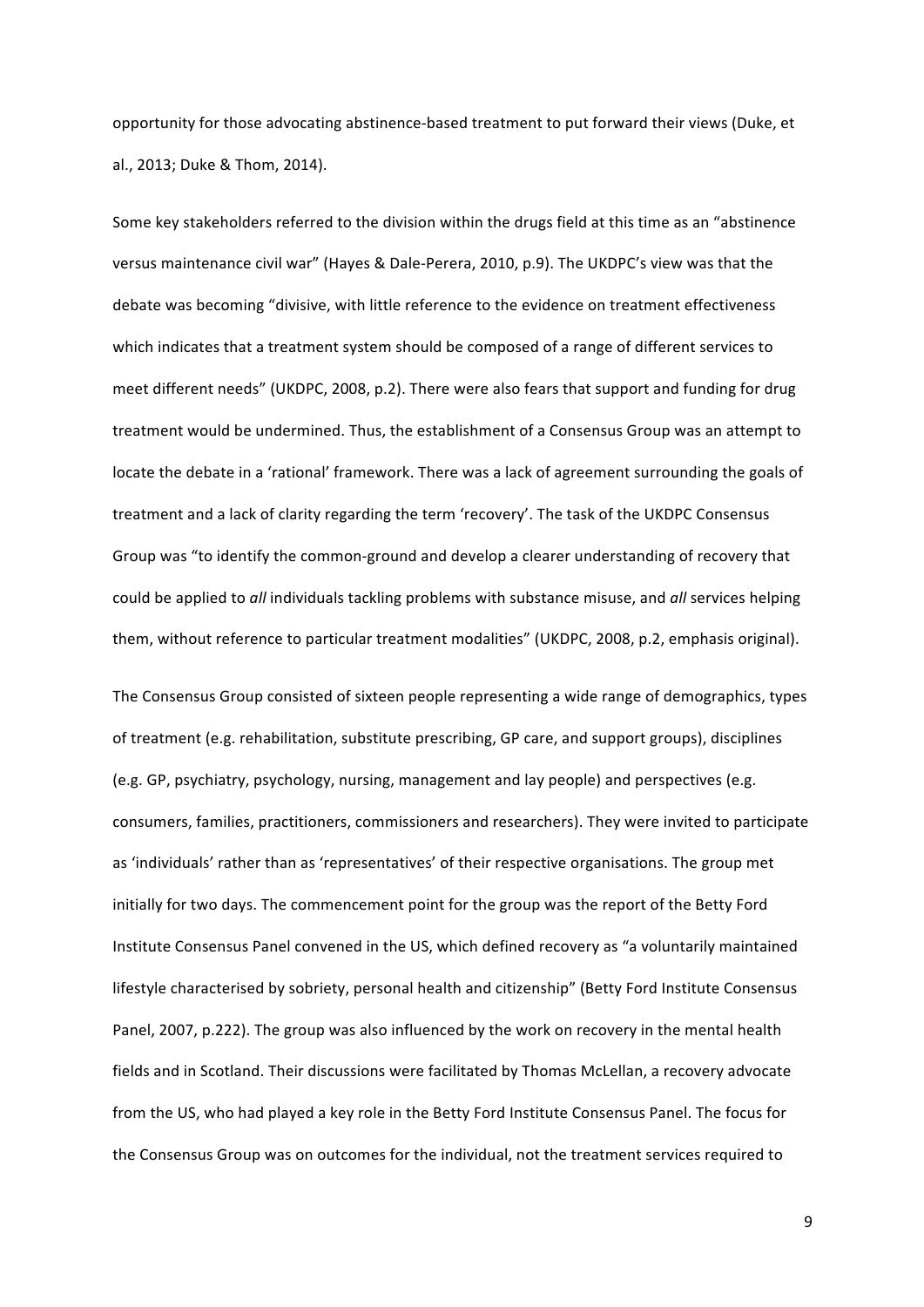achieve these outcomes. It was acknowledged that a 'consensus' might not be achieved through this process, but the goal was to identify specific areas where there was agreement. The group identified and agreed to a number of key features of recovery and developed these into a statement which was put forward as a 'vision', rather than a 'definition'. The group then consulted with the 'wider field' through meetings and presentations to ascertain whether this statement and key features accorded with others' views and to identify areas for clarification and amendment. After this period of consultation, the group met again to agree minor changes to the wording of the statement. There are no details in the UKDPC document of what particular amendments were made and who requested these. However, the UKDPC (2008, p.4) stressed that the "core points identified at the initial two-day meeting have withstood this scrutiny well and remain largely unchanged." The vision statement agreed by the group is as follows:

"The process of recovery from problematic substance use is characterised by voluntarilysustained control over substance use which maximizes health and well-being and *participation in the rights, roles and responsibilities of society*" (UKDPC, 2008, p.6, emphasis original). 

## **Background to the ANCD 1st Recovery Roundtable Report**

In June 2012, the ANCD (then, the principal advisory body to the Australian Government on drug policy: see http://www.ancd.org.au/) convened the '1<sup>st</sup> Recovery Roundtable' in Canberra. This meeting was conducted under Chatham House Rules with the purpose of "bringing together a number of stakeholders in the alcohol and other drug sector to discuss the concept of recovery" (ANCD, 2012a, p.1). In the context of the changing drug policy landscape in Britain, the increasing popularity of the notion of recovery in the local mental health sector, the arrival of an influential recovery advocate (David Best) in Australia, and intensifying discussion of whether recovery was relevant in an Australian drug policy context, the Roundtable aimed to "explore and understand the concept of recovery within the alcohol and other drug field" (ANCD, 2012a, p.1).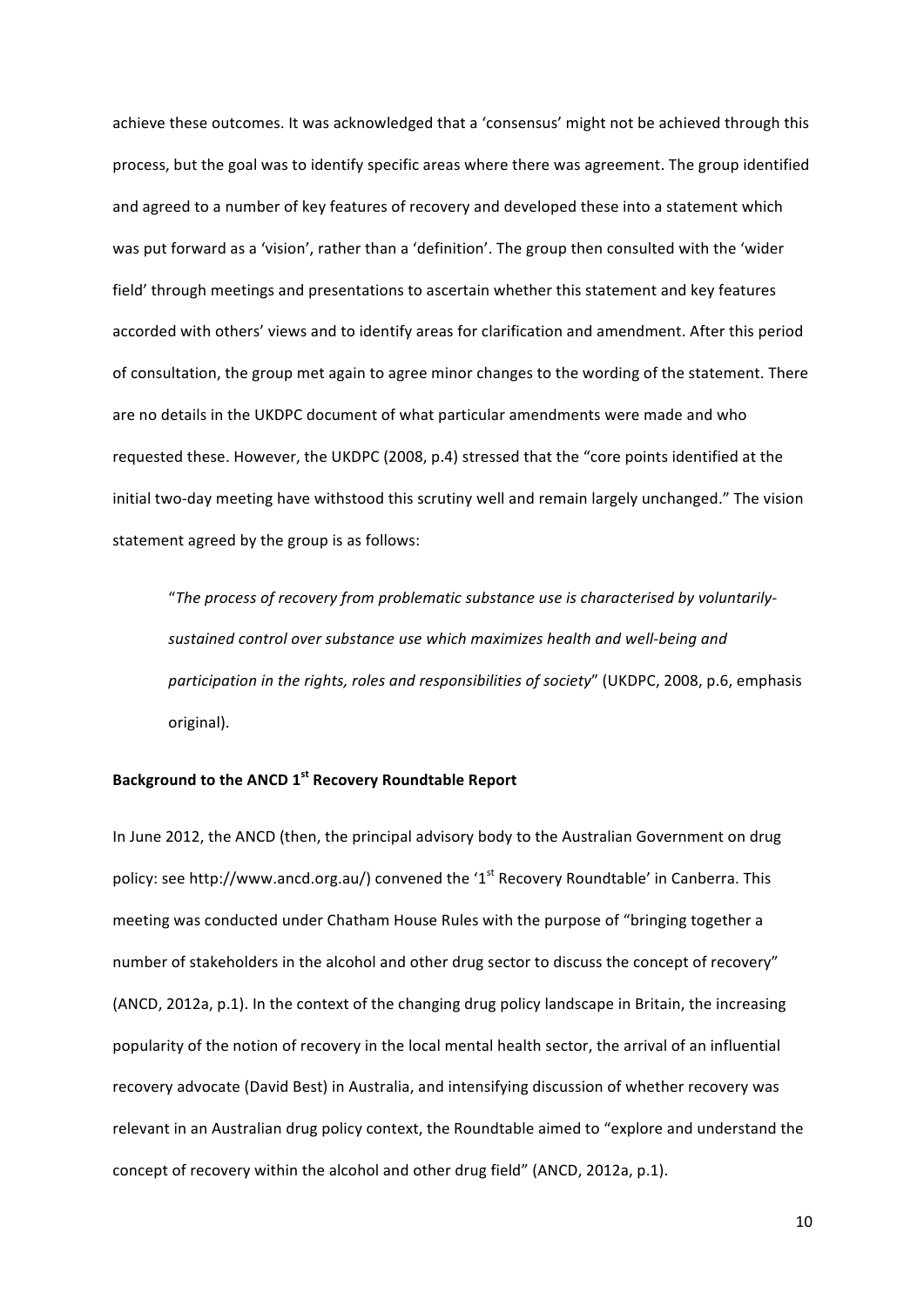Similar to Britain, there was a perception at this time of a growing division within the alcohol and other drug (AOD) sector in Australia as debates about what was meant by the term 'recovery' ensued. There was concern about what recovery could mean for Australian drug policy and the 'harm minimisation' framework which had provided its foundation since 1985. The National Drug Strategy 2010-2015 approved by the Ministerial Council on Drug Strategy had reiterated 'harm minimisation' as the overarching approach for Australian drug policy, despite the challenges mounted under the previous government by those advocating for more abstinence-based and 'zero tolerance' approaches (for discussion see Bessant, 2008; Lancaster & Ritter, 2014; Mendes, 2001, 2007; Rowe & Mendes, 2004). Contrary to the very public and political debates about drug policy which had occurred in the media and parliamentary inquires during the conservative Howard Liberal-National Coalition's time in government, emerging discussion about the 'New Recovery' movement remained mainly internal to the AOD sector. In early 2012 documentation arising from the British recovery drug policy experience and discussion papers were circulated in the Australian AOD field (e.g. AIVL, 2012; Anex, 2012; Best & Lubman, 2012). These papers generated significant combative debate within the sector and in online discussion forums (such as the Alcohol and Other Drugs Council of Australia's email lists) in the months prior to the Roundtable being convened. The ANCD saw its role as "[e]stablishing a collaborative approach with key stakeholders in the AOD sector to appropriately define and describe the place of 'Recovery' within the Australian framework of supply, demand and harm reduction given that this is Australia's strategic response to drug and alcohol problems" (ANCD, 2012b).

In total, eighteen people attended the one-day Recovery Roundtable meeting. The format of the day included a series of short presentations "to promote discussion on the history, definition, purpose, international experiences, goals, advantages, and disadvantages that are potentially associated with the use of the term recovery in alcohol and other drug policy, programmes and practices" (ANCD, 2012a, p.1). These short presentations were followed by in-depth discussion. The invited attendees represented a range of stakeholders including professional organisations, advocacy groups (including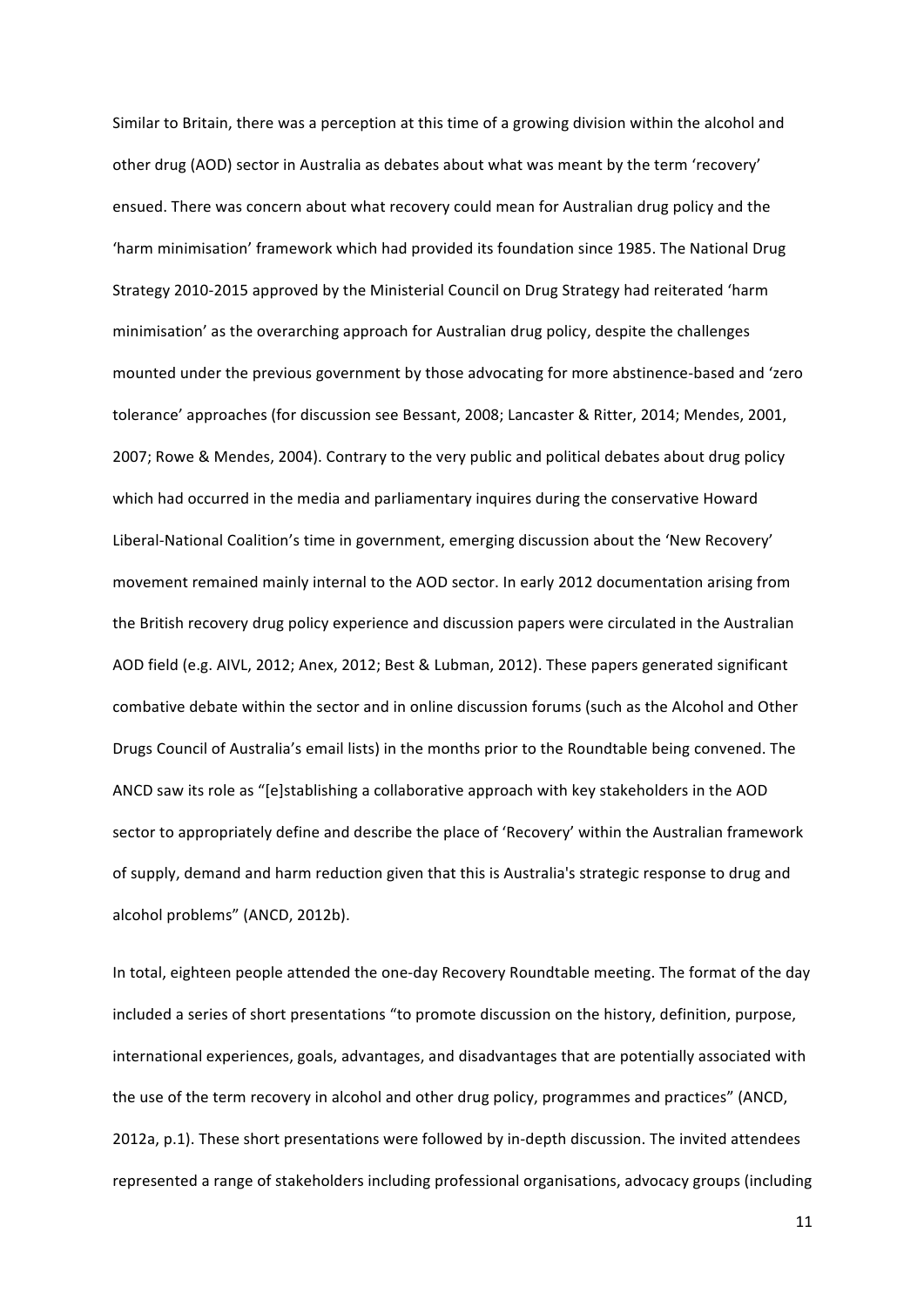harm reduction, family support, and consumer advocates), peak bodies, researchers, and treatment services. 

In contrast to the UKDPC process which aimed to "identify the common ground" (UKDPC, 2008, p.2), the ANCD Roundtable was exploratory and "not intended to achieve an agreed position or resolution at the first meeting" (ANCD, 2012a, p.1). It was noted that the "views of participants were diverse and discussion was robust and informative" (ANCD, 2012a, p.1). According to the report, the definition of recovery was "a key contention" for the group and "views ranged from existential to empirically-based opinions and information, including opposition to the use of the term at all and questioning its legitimacy if it could not be defined" (p.1). It is not stated how the list of consensus points and issues contained within the report was generated, and who participated in the writing of the public report. Although a second Recovery Roundtable bringing together a wider range of stakeholders was intimated in the report, to date we are not aware of further steps in this regard.

In comparing the background and contexts of these two documents, both similarities and differences can be identified. Perhaps the most significant difference to note is the positioning of the recovery paradigm within these processes. While the British process adopted an expansive understanding of recovery and aimed to "identify the common-ground and develop a clearer understanding of recovery that could be applied to all individuals tackling problems with substance misuse, and all services helping them" (UKDPC, 2008, p.2, emphasis original), in the Australian context, 'recovery' itself was constituted as problematic. In the Australian document, recovery was viewed as a politicised, disruptive and destabilising idea which "should not be the sole basis for a national drug strategy" (ANCD, 2012a, p.2). Below, we consider how the conceptual logics underpinning the problematisations produced through these two documents contribute to these differences, despite the apparent similarities in the processes which led to the documents' creation.

**Themes**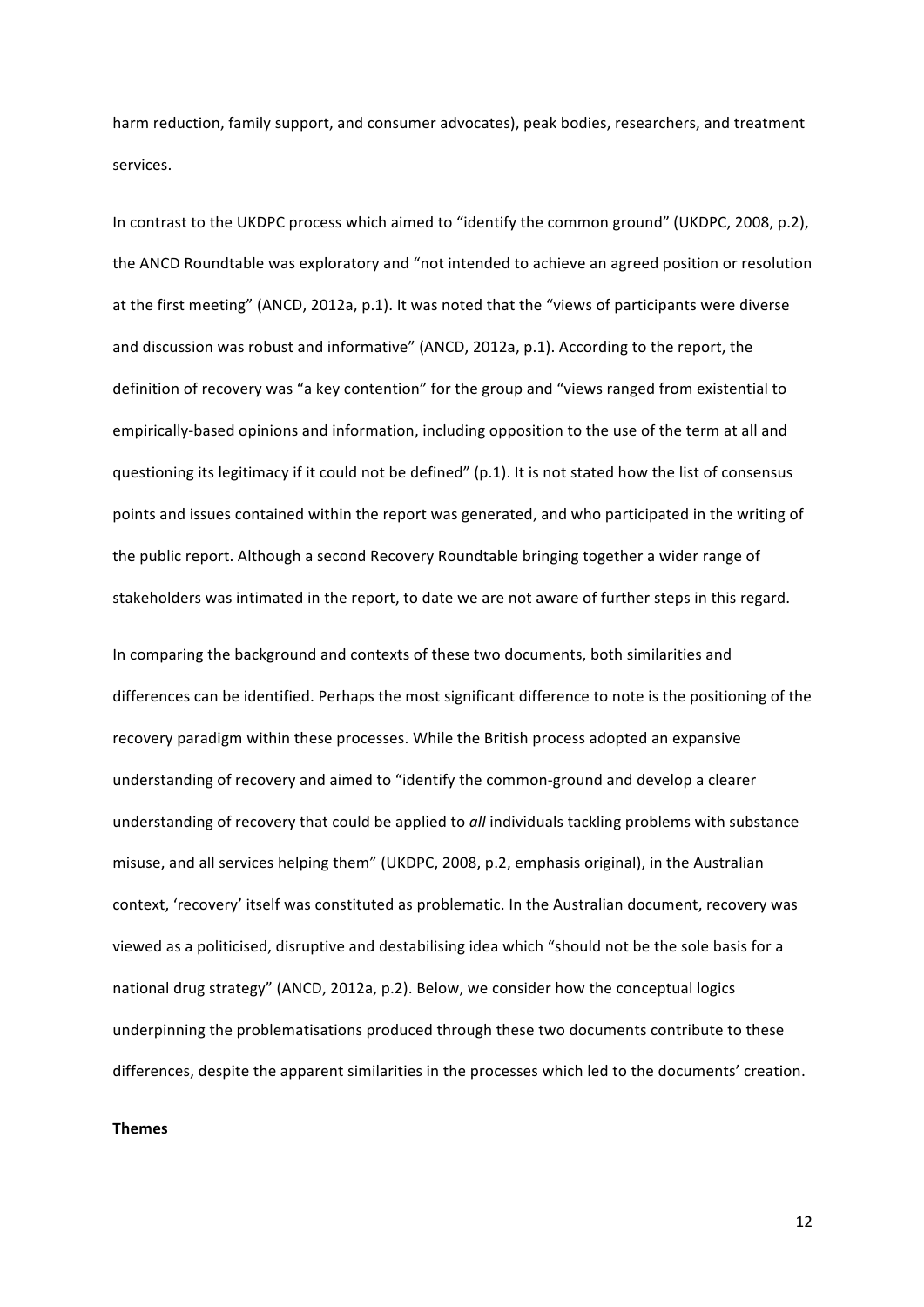In applying Bacchi's questions, four themes emerged from the texts: (1) 'recovery' and 'problematic drug use'; (2) 'recovery' and the 'responsibilised' or 'patientised' individual; (3) 'recovery', well-being and the worthiness of the lives of people who use drugs; and (4) contesting or legitimising 'recovery'. The first three of these themes emphasise Bacchi's first, second and fourth questions, while the final theme focuses on question six (see Table 1).

#### *'Recovery' and 'problematic drug use'*

To begin, Bacchi's approach leads us to ask: how is the problem of drugs represented in the two documents? Throughout the UKDPC (2008, pp.3-9) report, terms such as "problematic substance use" and "problems with substance misuse" are used. The ANCD (2012a, p.1) report similarly refers to "people with alcohol and other drugs problems" or "dependence". There is only one instance across both documents, in the ANCD report, where drug use is referred to in an unqualified way ("history of drug and alcohol use"  $p.2$ ). Hence the focus of both documents is squarely directed towards 'problematic' or 'dependent' drug use (and not drug use per se), thus producing drug use as a particular kind of policy problem: one of 'dependence' or 'addiction'. This highly specific use of language, common to both documents, invokes a particular drug using subject, and produces a dichotomy between drug use behaviour which is regarded as 'problematic' (and therefore should be ameliorated through recovery and treatment) and 'non-problematic' drug use. It is important to consider how this binary distinction shapes how drug use (and the 'problem of drugs') may be thought about. By focusing only on 'problematic' drug use, it is implied that not all illicit drug use is necessarily problematic. In doing so, these documents seemingly eschew the moralising discourse which often lodges within discussions of illicit drug use. Indeed, it is explicitly stated that substances could potentially be used "in a way that is not problematic for self, family or society" or in a "consistently moderate" way (UKDPC, 2008, p.5).

However, as Bacchi (2009, p.xii) argues, problematisations "necessarily reduce complexity". We suggest that the invocation of a binary distinction between 'problematic' and 'non-problematic' use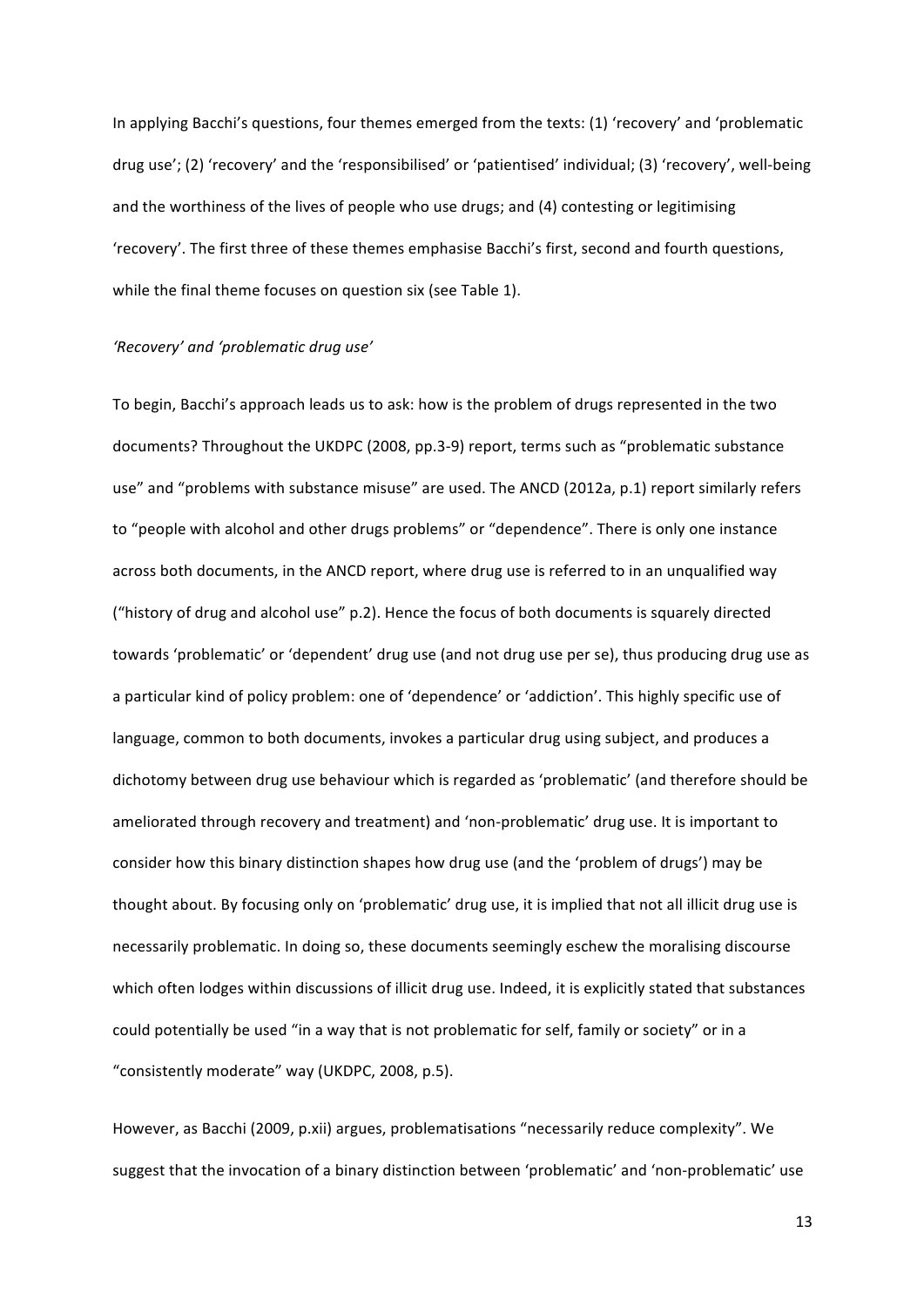constrains an alternative understanding of the transient or shifting nature of use between those two states over time, and in various settings, within the experiences of one individual. That is, the notions of a 'continuum of use' and of drug use as a complex sociocultural practice are silenced. Moreover, while there is acknowledgement that "recovery will differ between individuals" and that there will be "variation in the causes and extent of the problems associated with problematic substance use" (UKDPC, 2008, pp.4-5), silence about what constitutes 'problematic drug use' suggests that this concept is fixed, known and incontrovertible (an assumption which has been challenged: see Fraser & Moore, 2011a). While it is stated that it was difficult to "define a single-end point that satisfactorily captured the diversity of experiences of recovery", the starting point of 'problematic substance use' was not questioned. The silences here signal taken-for-granted assumptions about what the characteristics and effects of "problematic substance use" or "dependence" may be.

#### 'Recovery' and the 'responsibilised' or 'patientised' individual

By delving deeper, and interrogating the presuppositions underlying the problematisations identified, we begin to see the ways in which the reports offer two distinctly different views despite both being focused on 'problematic substance use' or 'dependence'. In the UKDPC report, the notion of recovery as being "characterised by voluntarily-sustained control over substance use" (UKDPC, 2008, p.6) (defined as meaning "comfortable and sustained freedom from compulsion to use", p.5) emphasises individual agency whereby people who use drugs are responsible for their own lives. Here, 'recovery' from 'problematic substance use' becomes the responsibility of the individual who is expected to take control of her or his own health, presumably by seeking and engaging with drug treatment and "mak[ing] the *choice* to use a substance in a way that is not problematic for self, family or society" (p.5, emphasis added). In this way, the UKDPC recovery statement represents individual drug using subjects as responsible, rational, self-controlled and autonomous people.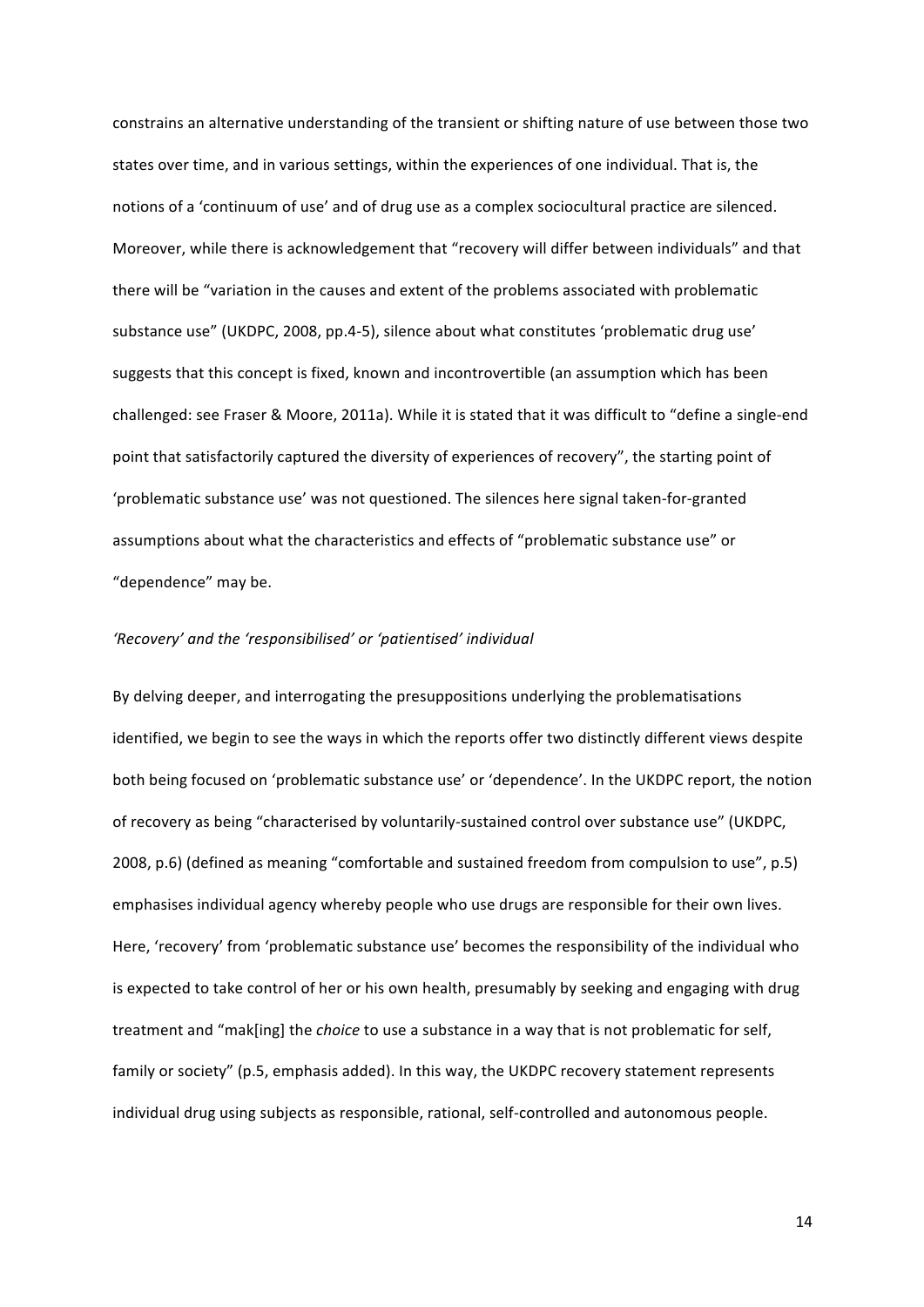Responsibility has become a key construct in neoliberal forms of governance, underpinned by an emphasis on self-regulation, self-discipline, self-motivation, control and rationality. In terms of citizenship, there has been a shift away from 'rights' to a focus on 'responsibilities', as well as a movement away from collectivised risk management to an "individualisation of risk" where individuals, families and local communities are expected to "take upon themselves" responsibility for more aspects of their lives (Rose, 1999, p.247). This shift can be observed in the context of health, and drug policy in particular. As Race  $(2009, p.15)$  observes, "what is striking about the neoliberal context is that health is now deemed to be a goal actively embraced by autonomous subjects."

However by constructing individuals as rational agents who are capable of control over their 'problematic' drug use, the UKDPC statement also implicitly attributes responsibility for the 'problem of drug use', 'problematic use' or 'dependence' to individuals themselves. That is, people who have not 'chosen' to use drugs in a 'non-problematic' way (that is, those not 'in recovery') are constructed as being responsible for their own problems. This construction has significant implications, as it stigmatises and 'marks' a targeted minority group. Through these "dividing practices" (Foucault, 1982, p.777) this group is characterised as deviant or incapable. This in turn serves a broader governance objective by encouraging desirable behaviour (self-regulation and responsibility) among the rest of the population who seek to avoid this stigma (an observation which has also been made in the context of policies addressing 'excessive' gambling: Bacchi, 2009). This subjectification arguably has profound effects for how this group perceives themselves, and what they can and should expect from government (Lancaster, Santana, Madden, & Ritter, 2014).

The construction of the 'responsibilised' individual in the UKDPC recovery statement also delimits the ways that drug use can be thought about. It silences perspectives such as those focused on the 'social determinants of health', which acknowledge the social, economic and cultural conditions which influence health outcomes and direct prevention efforts towards societal and institutional interventions (rather than towards the individual) (Munro & Ramsden, 2013). The emphasis on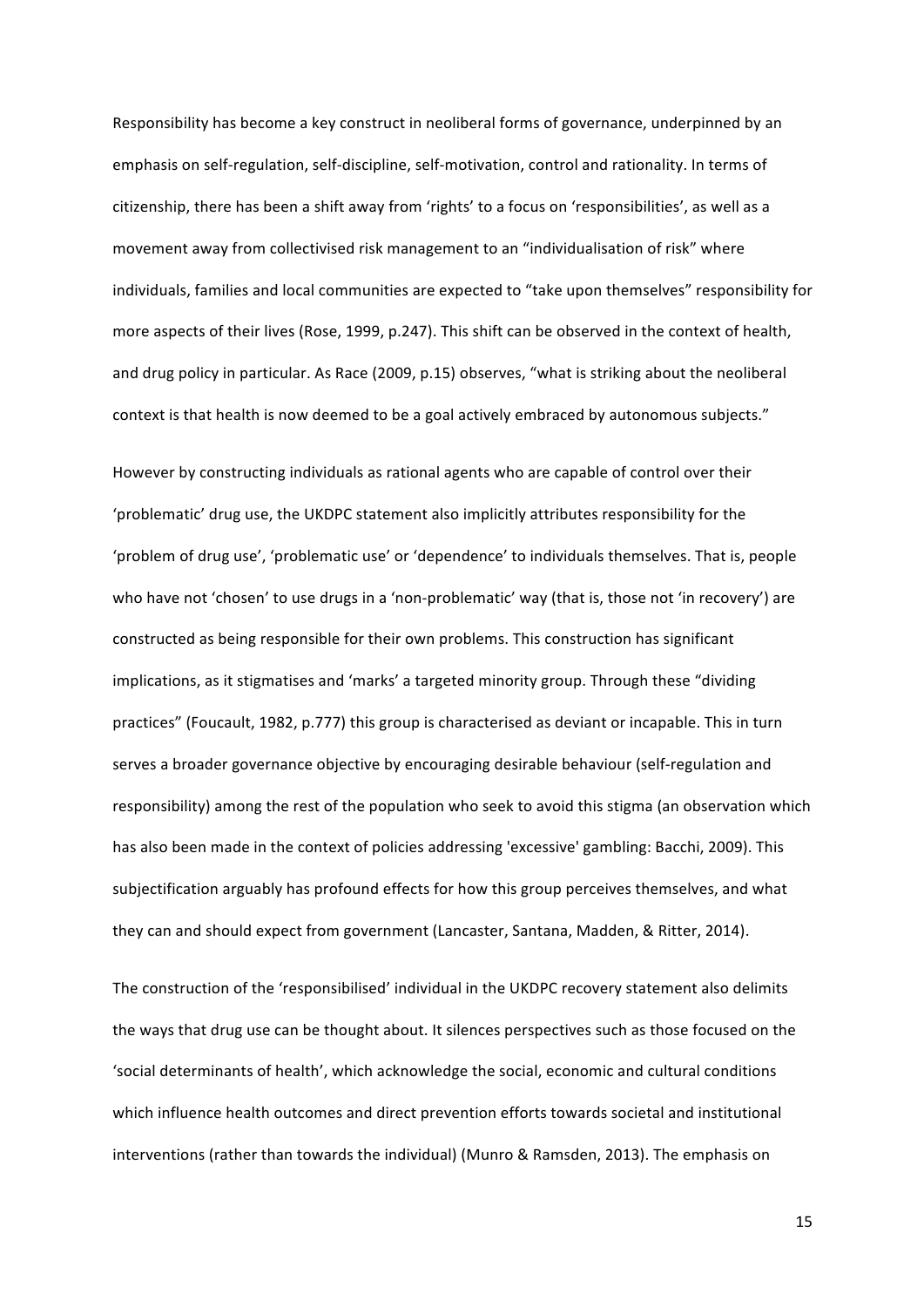"freedom from compulsion to use" (p.5) also invokes binary categories of 'choice' and 'compulsion,' thus silencing alternative accounts of drug use practices. For example, 'controlled loss of control' has been documented by researchers as a social phenomenon in weekend drinking sessions (Fraser, Moore, & Keane, 2014; Measham & Brain, 2005).

The individual subject is invoked differently in the ANCD Recovery Roundtable report. Here, rather than being 'responsibilised', the individual is 'patientised'<sup>1</sup>. In sharp contrast to the neoliberal discourse of the UKDPC report identified above (where non-problematic substance use and the avoidance of harm are deemed to be within the control of autonomous individuals), the Australian report invokes a medical discourse. Throughout the ANCD (2012a, pp.2,3) report, there is a focus on treatment and interventions provided by "the drug and alcohol sector" and provision of "programs, and effective treatment options and interventions" (p.3). Terms such as "serious adverse outcomes" (p.2) and "continuity of care" (p.2) reinforce the medical discourse underpinning the document. This emphasis produces 'dependence' as a medical problem, to be addressed through a range of specialist services. Whereas the UKDPC statement emphasises individuals' choice and agency, the language of "care" (p.2) and "support"  $(p.1, 2)$  in the ANCD report constructs people experiencing drug "dependence" (p.1) more passively as 'patients' in need of 'help'. Recovery discourse is not granted a place in this 'patientised' problematisation (unlike the place granted within the 'responsibilised' construction identified in the British document, which is underpinned by individual rationality). The dominance of medical discourse and the privileging of the expertise of treatment services in the Australian document stands in contrast to the UKDPC statement which, by stating that "neither 'white-knuckle abstinence' [...] nor being 'parked' on prescribed drugs [...] constituted recovery" (UKDPC, 2008, p.6), challenges the discourse of both medicalised pharmacotherapy treatment and self-help movements.

<u> 1989 - Jan Samuel Barbara, margaret e</u>

 $1$  While 'medicalised' is a more commonly used term, we have chosen to use the term 'patientised' here. We suggest that being constituted as a 'patient' suggests something distinct and more specific than being produced as a medicalised subject.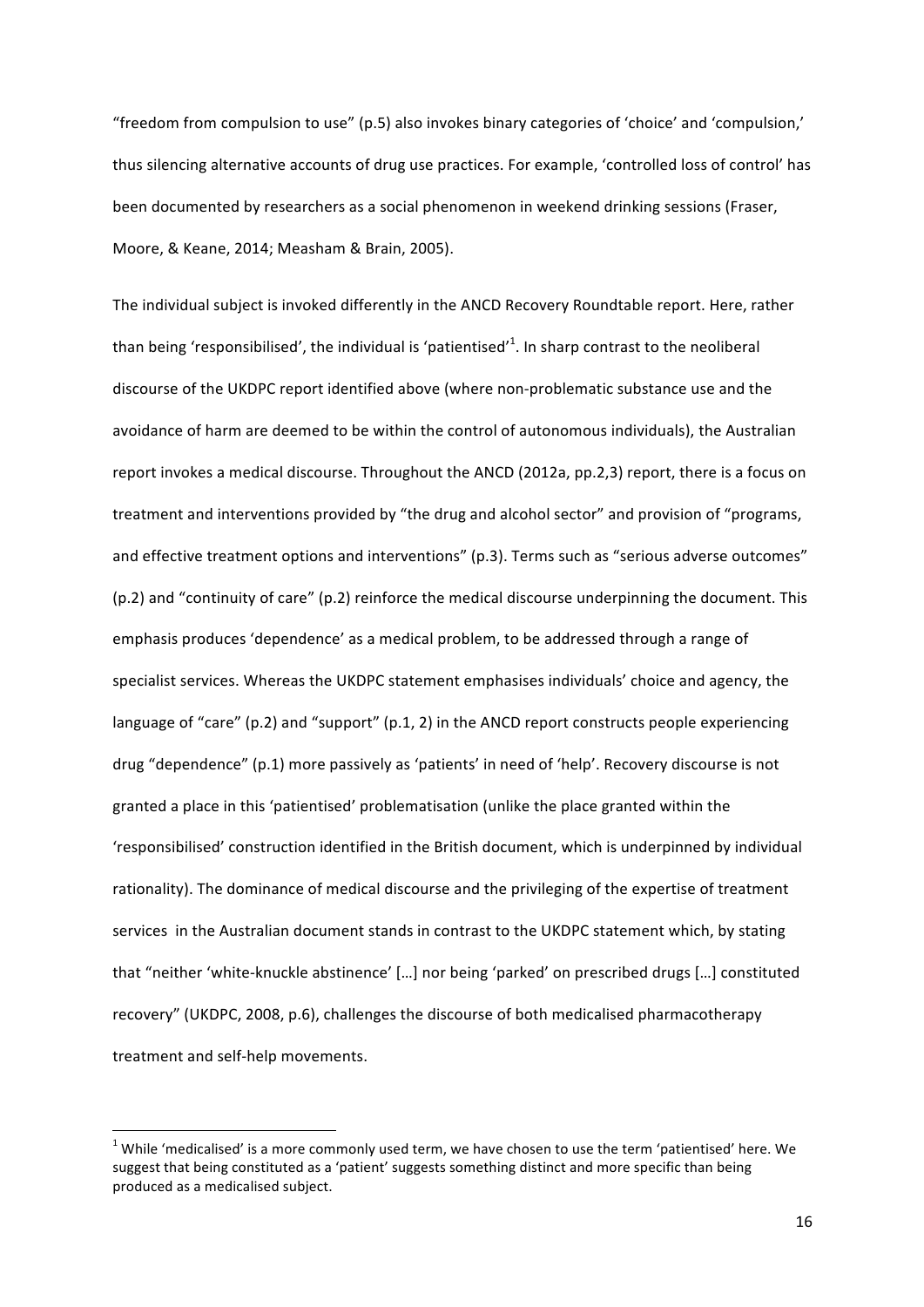Similar to the dividing practices at work in the UKDPC statement, by positioning "people with alcohol and drug problems and their families"  $(p.3)$  as having "needs"  $(p.3)$  which require "help"  $(p.2)$ "assistance and support"  $(p.1)$ , the ANCD report discursively divides populations into two groups: those in the general population who can responsibly manage their own health, and others who are 'at risk' and therefore targeted for intervention and 'help' by services. In the ANCD report's summary, it is noted that "[p]articipants agreed that people want harm to self and the community to be minimised (including reducing or eliminating use) but that this requires a range of programs, and effective treatment options and interventions to be readily available" (ANCD, 2012a, p.3). The consensus expressed in this statement illustrates that despite the apparent contestation between those advocating for recovery-oriented systems and those advocating for harm minimisation and the existing treatment system (including pharmacotherapy), both positions in their Australian context produce individual drug using subjects as being in need of curative intervention.

#### 'Recovery', well-being and the worthiness of the lives of people who use drugs

Following from this analysis of the conceptual logics underpinning problem representations, and particularly the people categories produced, we may also consider the political implications of these subjectivities. The UKDPC report says that "recovery is more than reducing or removing harms caused by substance misuse as it must also encompass the building of a fulfilling life" (UKDPC, 2008, p.6). Here, recovery inextricably links drug using behaviour with the worthiness of the lives of people who use them. By stating that "their relationship with the wider world (family, peers, community and wider society) is an intrinsic part of the recovery process" (p.6), recovery itself becomes the very means through which these people may be regarded as truly worthy citizens. Until a "fulfilling life"  $(p.6)$  is achieved, these people are, by implication, represented as somehow separate from "the wider world" (p.6) in which they live. The focus is not on drug use behaviour (or harms arising from it) but on the actual lives of the individual drug using subjects. Drug use is not represented to be a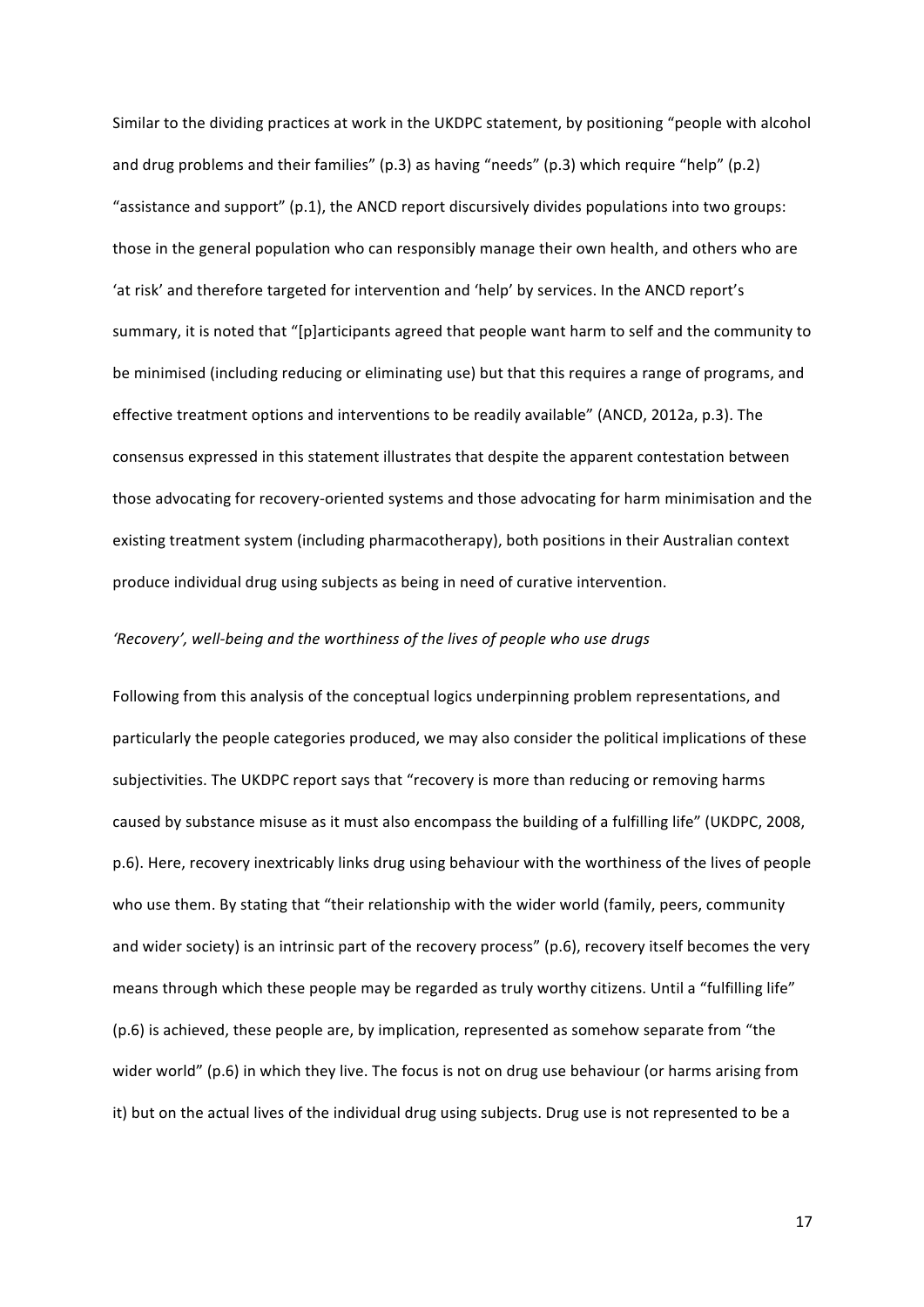distinct problem to be managed (for example through reducing the harms associated with use) but rather is tied to the attainment of a meaningful existence for these citizens.

The concept of individual responsibility for one's drug use, health and well-being is closely related to ideas about citizenship, productive roles, and what it means to make a meaningful contribution to society. In the UKDPC (2008, p.6) statement, "control over substance use" is linked to "maximis[ing] health and well-being and participation". Here, control over substance use necessarily *precedes* wellbeing which is said to encompass "both physical and mental good health", as well as "a satisfactory social environment" (p.6). 'Uncontrolled drug use' then is produced as the problem underlying poor health and social relations. It is not entirely clear what a 'satisfactory social environment' refers to in this context, but the implication is that its attainment is contingent upon reducing or ceasing drug use and "mov[ing] on" from treatment which is, in turn, required to "achieve lives that are as fulfilling as possible" (p.6). Aspiring to, and 'achieving', a fulfilling life is therefore predicated on an individual's capacity to 'attain' good health. This construction fails to problematise multiple barriers which may contribute to poor health outcomes and lack of participation such as poverty, equity of access, stigma and discrimination.

The final strand of the UKDPC group's vision for recovery focuses on an individual's "participation in the rights, roles and responsibilities of society" (p.6). This social dimension underscores the emphasis placed on wider 'citizenship' issues, particularly relating to employment, productivity and 'contribution' to society. The UKDPC group noted that 'rights' were included in order to acknowledge the stigma and discrimination "often associated with problematic substance use" (p.6). The ANCD document also points out that "there is a need to eradicate stigma and discrimination so that people can talk more openly about their drug and alcohol use" (ANCD, 2012a, p.2). Despite these statements, the pairing of 'rights' with 'roles' and 'responsibilities' nonetheless suggests that such rights are conditional upon making a contribution, being fit for work and 'productive'. Inclusion and "re-entry into society" (p.6) is dependent on this productivity and process of restitution. Issues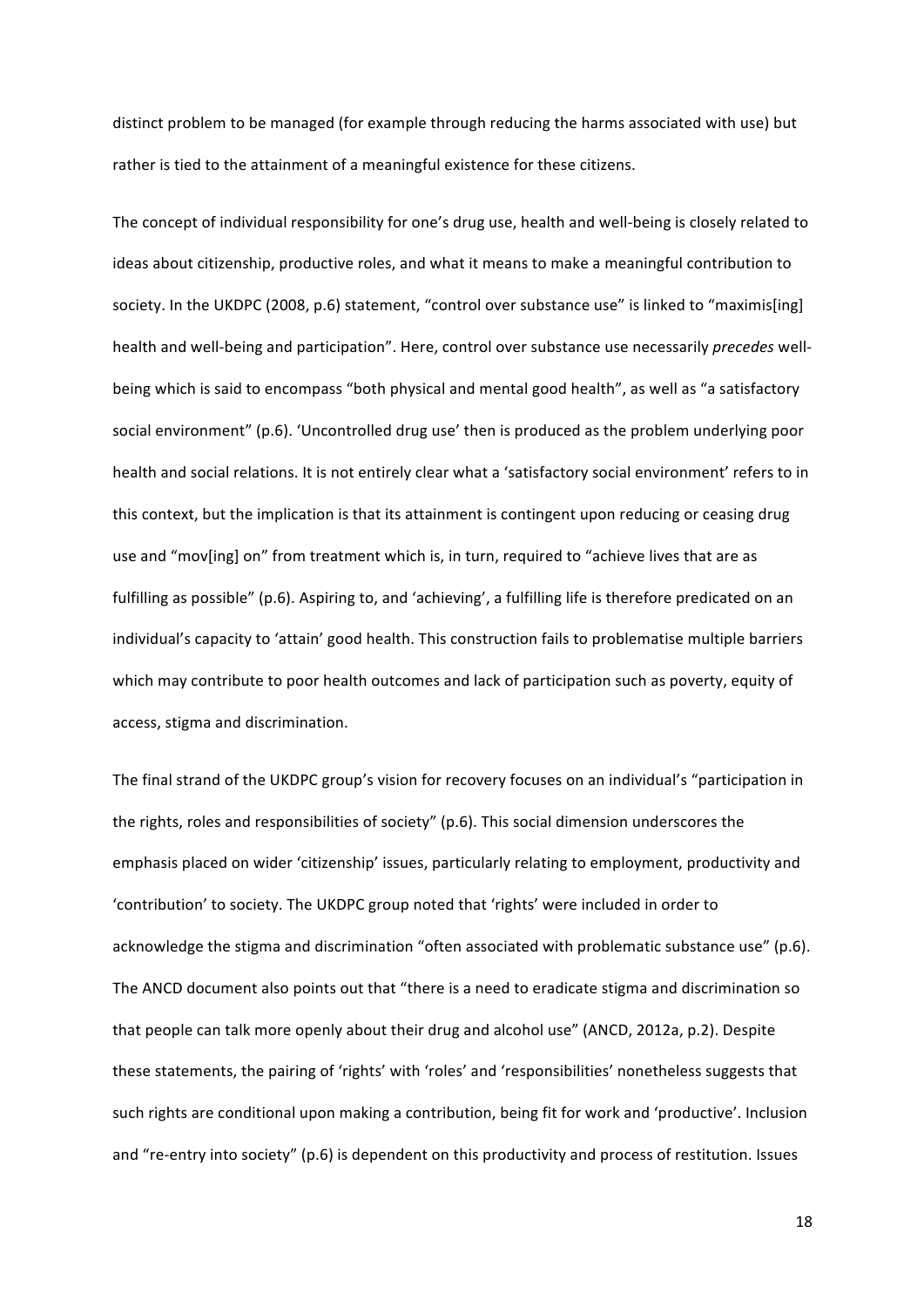surrounding stigma and the reluctance of employers to employ people 'in recovery' are not addressed. Moreover, the emphasis placed on a particular set of neoliberal norms surrounding work and responsibility fail to acknowledge that recovery may be culturally, socially and personally specific. There is silence around the impact or consequences for different groups. For example, Thom (2010) argues that the emphasis on individual responsibility and ownership of recovery silences the differences in the social and normative contexts of men and women's lives, and therefore the differential impacts of mental health and substance use.

Similar to the UKDPC statement, in saying that Australia's National Drug Strategy "already has an objective to support people to recover from alcohol and drug dependence and assist their *reconnection* with the community" (p.1, emphasis added) the ANCD report implies that people who are drug dependent are 'outside' of the community, effectively producing them as 'separate' or 'non-citizens'. The assumptions underpinning this 'other-ing' construction of the drug using subject in many ways silences a counter-discourse in which the problem of drugs could be thought about differently: for example as a broad population health issue or one in which social factors may play a role in determining the health of a community.

#### *Contesting or legitimising 'recovery'*

Bacchi's (2009) approach encourages consideration of the practices and processes through which problem representations emerge and achieve legitimacy. In this section we focus on Bacchi's sixth question to analyse how the UKDPC and ANCD produced, disseminated and defended the constructions examined above.

The UKDPC operated from 2007 to 2012, commissioning research and collecting evidence on issues relating to drug policy and practice. It was a charity that aimed to "provide *independent* and *objective* analysis of drug policy; and to ensure this was used by UK governments when considering policy, and by the media and the public to encourage a wider, informed debate" (UKDPC, n.d.,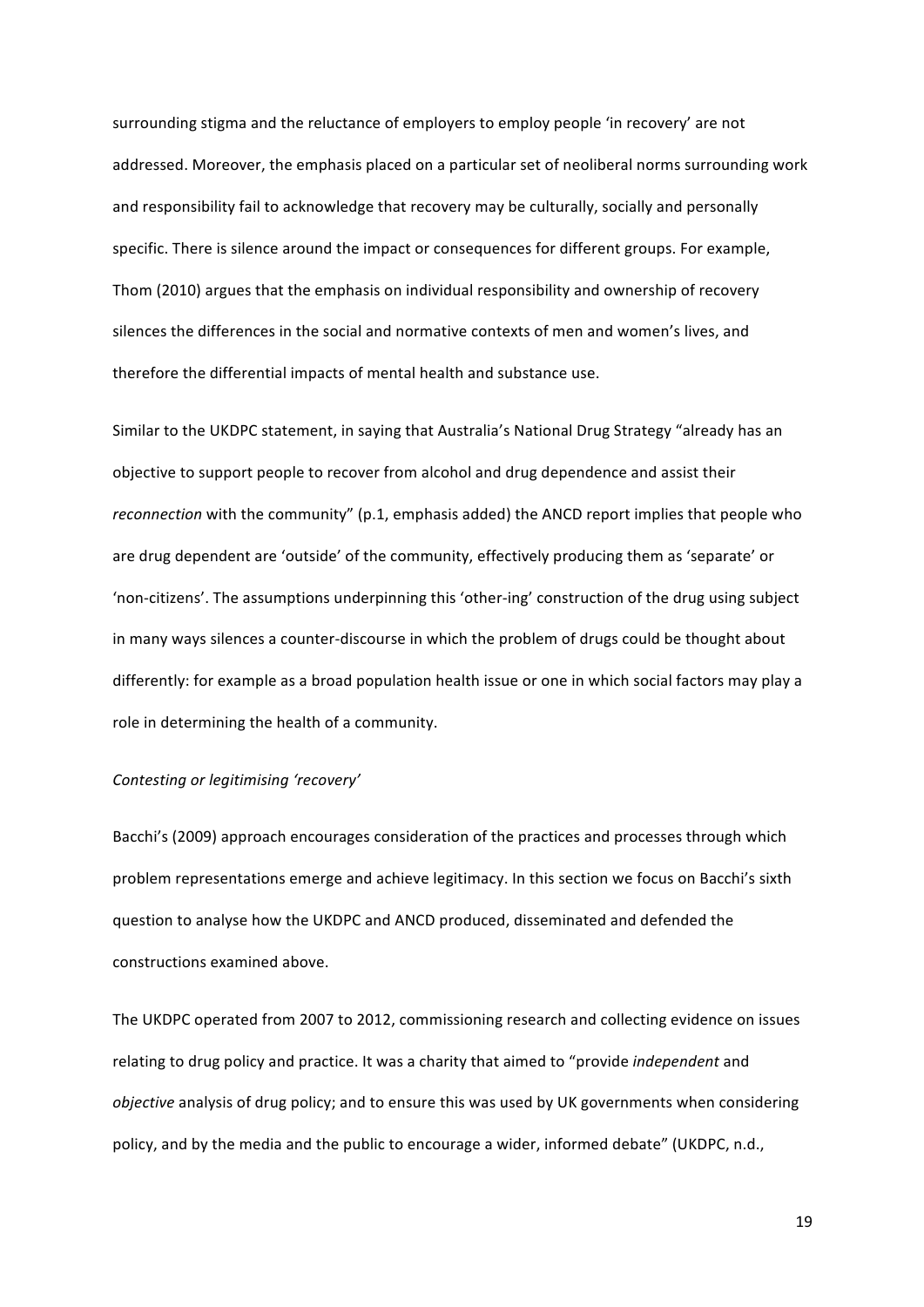emphasis added). The UKDPC (n.d.) was self-described as "independent of government and special interests, both in its funding and work programme. It was not a campaigning body and did not come from any particular standpoint". The 'independence' of the UKDPC may be considered particularly important in dealing with the heated debates around 'recovery' which emerged from 2005 onwards. Their respected position within the drug field ensured that the representation of recovery put forward by the Consensus Group was promoted, legitimised, and most importantly defended in the event of any challenge. The ANCD, similarly, held a respected and privileged position within the drug field in Australia, reporting directly to the Prime Minister. From 1998 to 2014, the ANCD (n.d.) provided "*independent*, strategic advice to government" (emphasis added). The ANCD (n.d.) saw itself as representing members from government and non-government sectors across "treatment, medicine, research, law enforcement, Indigenous health, local government, education, mental health, consumers, and the magistracy from around Australia" and claimed to have the capacity to access "an extensive range of expertise". In this way, the ANCD was positioned as an authoritative 'opinion-leader' in drug policy in Australia.

The processes surrounding the UKDPC's vision statement and the ANCD's Recovery Roundtable were both responses to perceptions of increasing division and lack of unity within the drug field. Both reports can be viewed as documents of appeasement which attempted to reach a middle ground between those advocating an abstinence-only treatment policy and those wishing to maintain a harm reduction ethos within drug treatment. Both the UKDPC and the ANCD were seen as legitimate arbitrators of this debate, with the authority and means to bring together a range of stakeholders from across the respective sectors. The UKDPC aimed to ensure that the interests of all stakeholders were taken on board and concessions were made to both sides of the debate within the final drafting. In the UK, the timing of the publication of the vision statement in 2008 was important and ensured that this representation of recovery was embedded into the field prior to the election in May 2010. This helped to pave the way for the development of the recovery-oriented drug policy in England under the Coalition Government (HM Government, 2010). It is clear from the Australian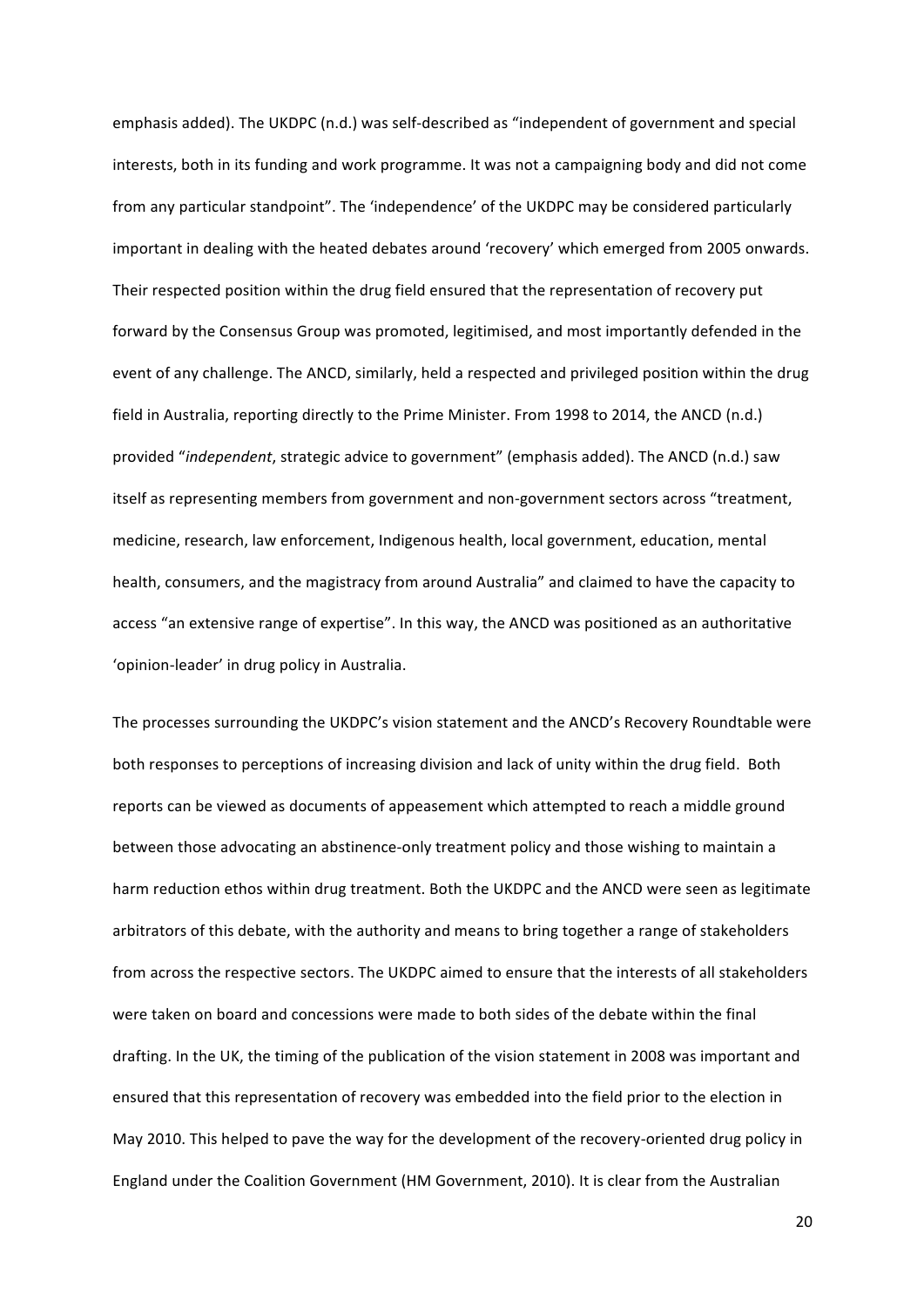report that such consensus was not possible, and ongoing discussion in the form of a second Roundtable was intimated. It could be argued that the report released by the ANCD did little to progress discussion, or indeed change dominant ways of thinking. But by engaging in the process, the concerns and agendas of various stakeholders were given a 'legitimate' forum, thereby providing a moment of articulation for drug policy discussion in Australia. However, it is worth critically considering the range of effects produced by processes which aim to reach a 'middle ground'. The notion of 'middle ground' assumes that this kind of compromise is both achievable and desirable, which is not in itself a neutral position. Indeed, what it means to be neutral or objective in the context of drug policy is itself a complex and contested question. In addition, the language of 'middle ground' constructs critics and those who resist dominant problematisations as being somehow extreme or unreasonable, thus shaping the field of debate (that is, making it difficult to "think differently": Bacchi, 2009, p.16)<sup>2</sup>.

Applying a critical lens to these processes, the legitimacy of both organisations rests on their ability to project themselves as rational, independent, apolitical bodies providing 'evidence-based' advice. These organisations are good examples of institutions which become 'enlisted' in the task of governing "through the knowledges they produce" (Bacchi, 2009, p.157). Paired with this is the dominance of 'evidence-based policy' discourse in nations such as Britain and Australia, which has been embraced with gusto by the drug policy field (for discussion see Lancaster, 2014). The recovery discussions thus provide fertile ground for critically examining what gets to count as valid knowledge in drug policy debates, and which voices may be heard. Both the UKDPC and ANCD processes selectively brought together specialised knowledge producers, many of whom were researchers, clinicians and sector representatives. Both reports positioned research as having a particular privileged status, either through citing research papers or explicitly mentioning the need for 'knowledge translation' and 'research investment'. These organisations secure positions of influence by claiming a position of 'objectivity' through deploying scientific evidence-based policy discourse.

 $^2$  We thank one of the anonymous reviewers for their thoughtful comments on this point.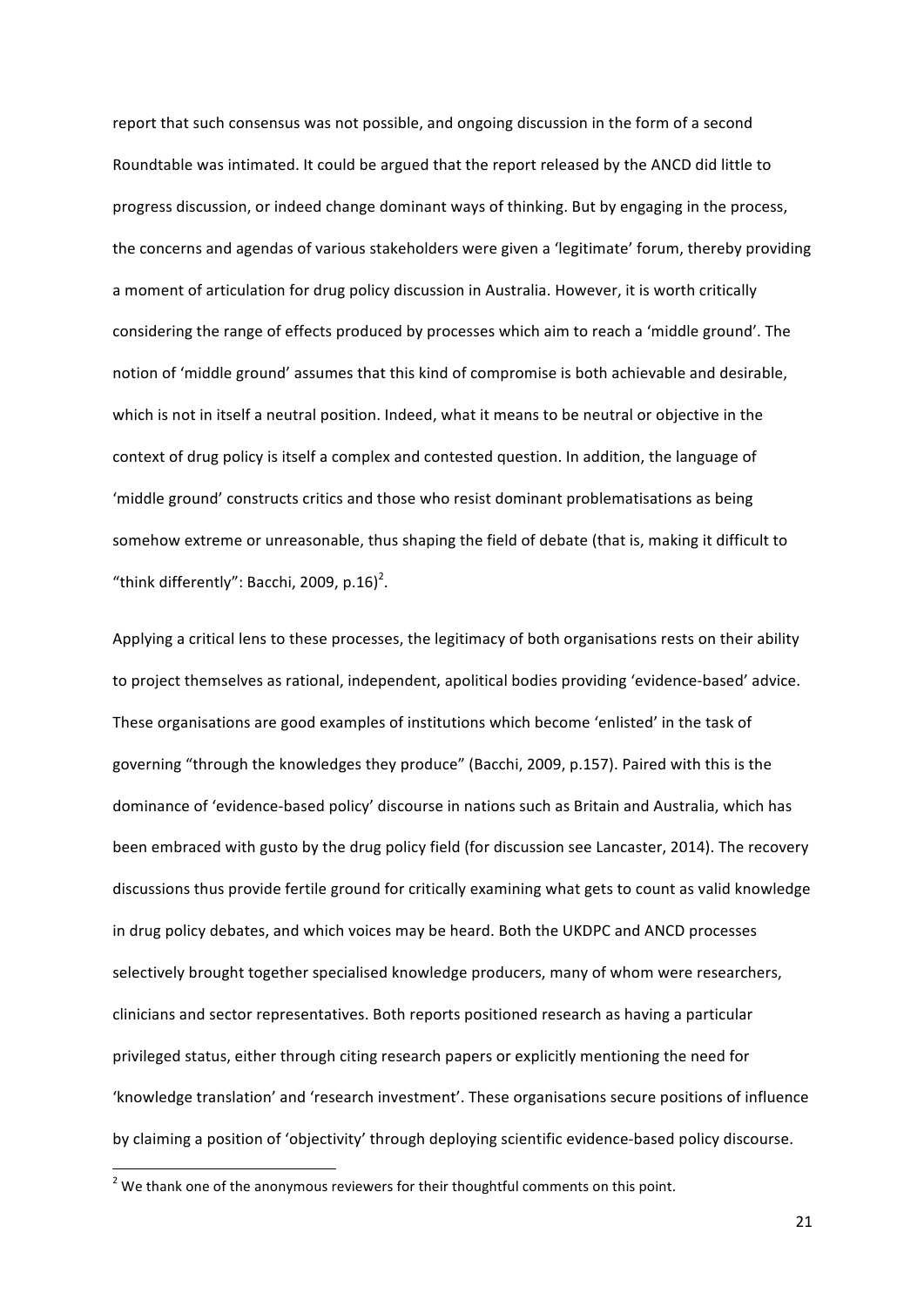It is worth further reflecting on the way 'policy knowledge' was constructed in these recovery debates. Given their commitment to the importance of 'scientific evidence' and 'rationality' in drug policy debates, it is noteworthy that the UKDPC and the ANCD became involved in trying to develop consensus in an area with very little evidence on what constitutes recovery in the drugs field and the effectiveness of recovery-oriented treatment systems. The Scottish review of recovery literature concluded that there was a paucity of British research on recovery and that the international evidence base was limited by being out-of-date, based on alcohol rather than illicit drugs, and almost exclusively American (Best, et al., 2010). The review identified three areas which required significant research commitment (recovery-specific research, treatment and interventions, and prevention and public policy) to ensure that innovations in recovery practice were evidenced for the future (Best, et al., 2010). However, this merely speaks to the way particular kinds of knowledge come to be rendered valid or useful in policy discussion, highlighting the contested and constructed nature of policy-relevant knowledge in different contexts (Lancaster, 2014). The singular focus on producing evidence of 'what works' in drug treatment eschews a range of prior questions about how things may be 'known' and how the 'problem' to be 'solved' by drug treatment may be understood.

#### **Conclusion**

By applying Bacchi's approach we have identified similarities and important distinctions in the way that the problem of drugs has been shaped in two specific recovery policy discussions in Britain and Australia. The institutional and cultural contexts of the recovery discussions in the two jurisdictions allowed particular problem representations to emerge at particular points in time. While the reports have been compared as products of two separate processes, they are also overlapping and intersecting. The context in which the Australian debates took place was in many ways contingent upon the problematisations produced in 'recovery' discourse in the British context. It appears that it was in response to the meanings produced in the British debates that the proposal of 'recovery' *itself* was constituted as problematic in the Australian context, where recovery was not granted a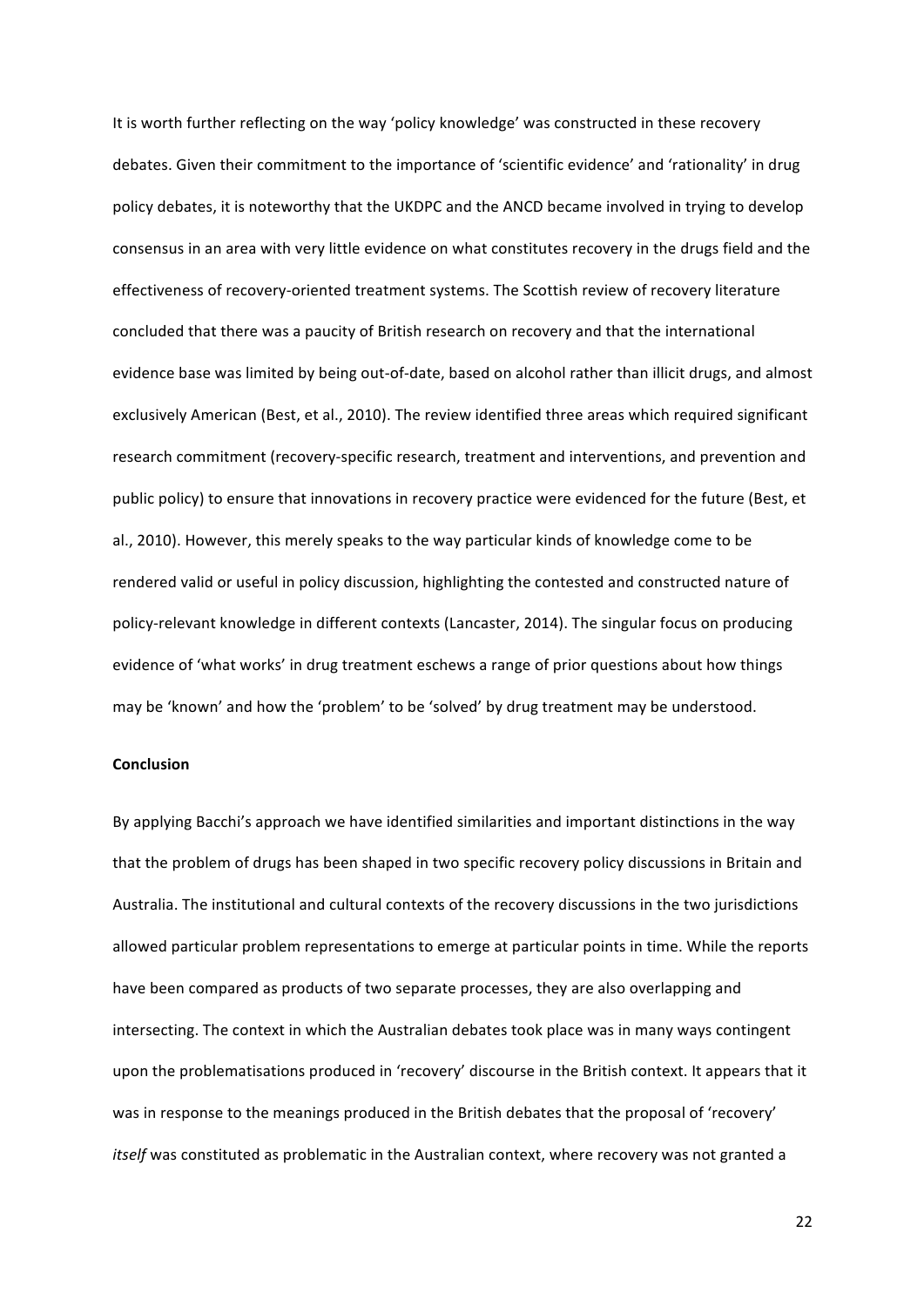place within the dominant medical discourse. In many ways, the positions put forward in the two reports raise a mirror to each other: the British 'vision for recovery' problematises a particular way of thinking about drug treatment; while the vigorous defence of the existing treatment system proffered in the Australian context constitutes recovery as a threat. What we can conclude from this observation is that the problem of drugs is not fixed, but rather malleable and shaped by contextual factors; it is constituted by the very processes which seek solutions.

By unpicking the presuppositions underpinning the problem representations contained within the two documents, we identified distinctions in the ways that people who use drugs have been constructed as 'responsible agents' and 'patients' in need of curative attention, through the respective neoliberal and medical discourses at play. The potentially stigmatising effects of the dividing practices embedded within these constructions, and the silencing of alternative accounts of drug use practices and alternative social paradigms of health is important. The analysis here in many ways accords with previous research which has examined notions of 'responsible' and 'irresponsible' drug use within drug policy (see Bacchi, 2009, p.83). Our analysis now extends this to recovery discourse, which we suggest stands in contrast to the biomedical discourse of some contemporary neurobiological accounts of addiction as a 'chronic relapsing brain disease' by emphasising that people who use drugs have agency in their lives. Constituting people who use drugs in this way as rational and controlled neoliberal subjects may have intuitive appeal insofar as it apportions to people who use drugs the same respect and capabilities afforded to other citizens who, too, are expected to take responsibility their health. However, as Moore and Fraser (2006) have noted, engaging with and perpetuating such neoliberal constructions is not without risk and must be understood as a political decision. In weighing up the desirable and undesirable political effects, in the context of the ongoing recovery debate one approach may be to acknowledge the "strategic value of adopting the status of neo-liberal subject while remaining sceptical of it" (Moore & Fraser, 2006, p.3045).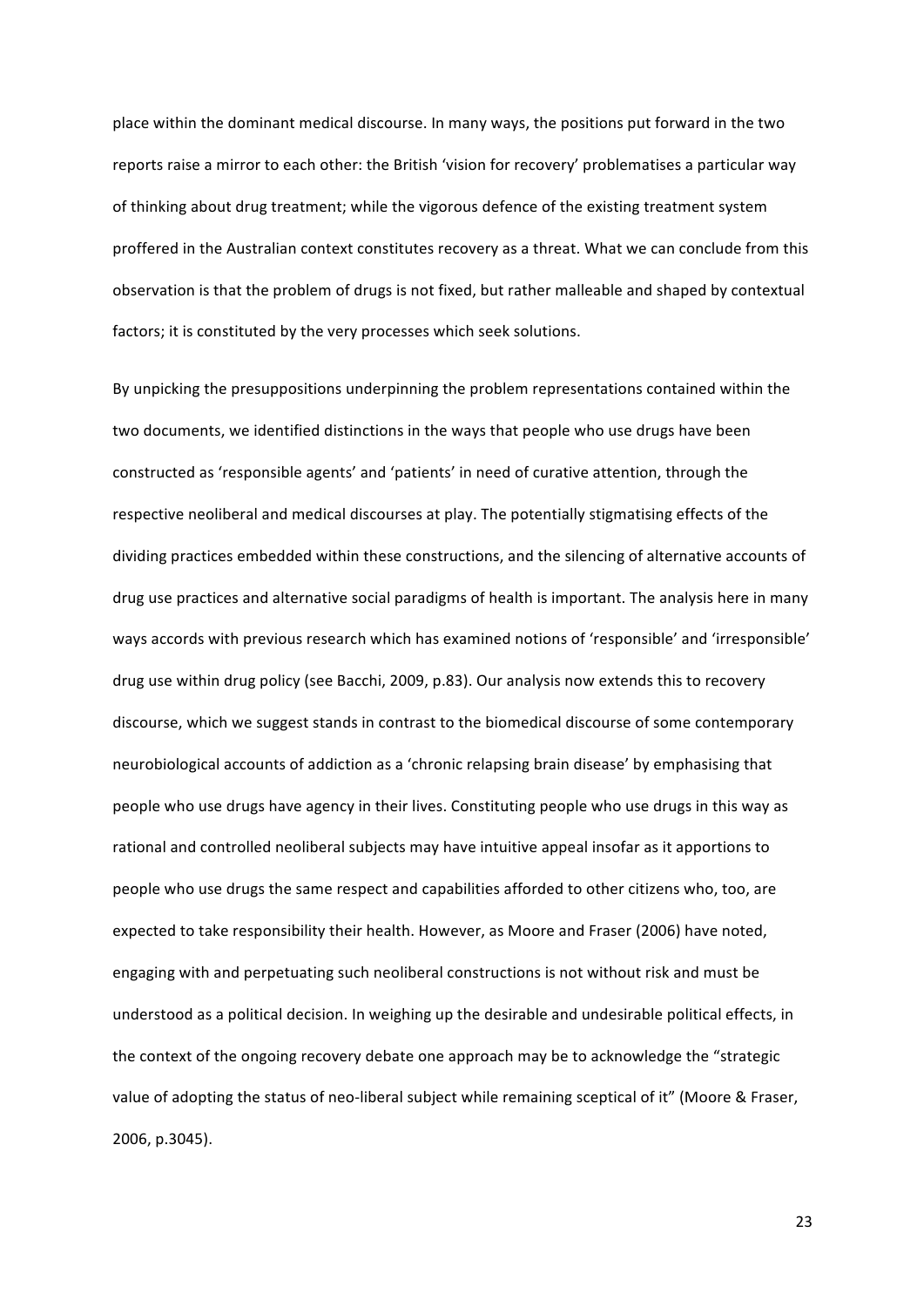Fraser et al. (2014, p.55) have argued that although the brain disease model produces addiction "as a physiological rather than psychological phenomenon, as incontrovertible, concrete and physically present in the body as heart disease" it simultaneously relies on the social and behavioural assumptions which underpin both psychological and popular notions of 'drug dependence' and 'addiction'. This too is evident in the documents analysed, insofar as what it means to 'recover' from 'dependence' was also intertwined with morally-weighted concepts of what it means to live a 'productive life'. The inclusion of social and life-style factors assumes that a 'satisfactory social environment' or 'connection with the community' cannot co-exist with drug dependence or addiction (see also Keane, Moore, & Fraser, 2011). Moreover, inextricably linking 'recovery from alcohol and drug dependence', health and well-being with the attainment of a meaningful and productive existence problematises people who use drugs *themselves*, and not just their drug using behaviour. In this sense, recovery is not a wholly new way of thinking about drug policy insofar as it reproduces many of the assumptions and conceptual logics underpinning dominant drug-related public discourse.

Policy processes create communities which produce and constitute ideas about drug policy, and institutions become 'enlisted' in the task of governing through the knowledges they produce and deploy. There is a lack of transparency about who actively participated in the writing of the UKDPC and ANCD reports, and how disagreements about language and conceptual logics were resolved. Such practices aim to communicate neutrality and a position unbiased by individual interests, thus privileging the authority of the expert group or committee and distributing responsibility (Fraser & Moore, 2011b). The perceived authority of the UKDPC and ANCD was critical to the recovery debates at the time these reports were produced. The analysis here illuminates the ways in which these organisations secured positions of legitimacy and influence through the deployment of 'evidencebased policy' discourse. By seeking 'evidence of effectiveness' of recovery interventions, or indeed by seeking consensus about how to define, implement and measure the outcomes of recovery-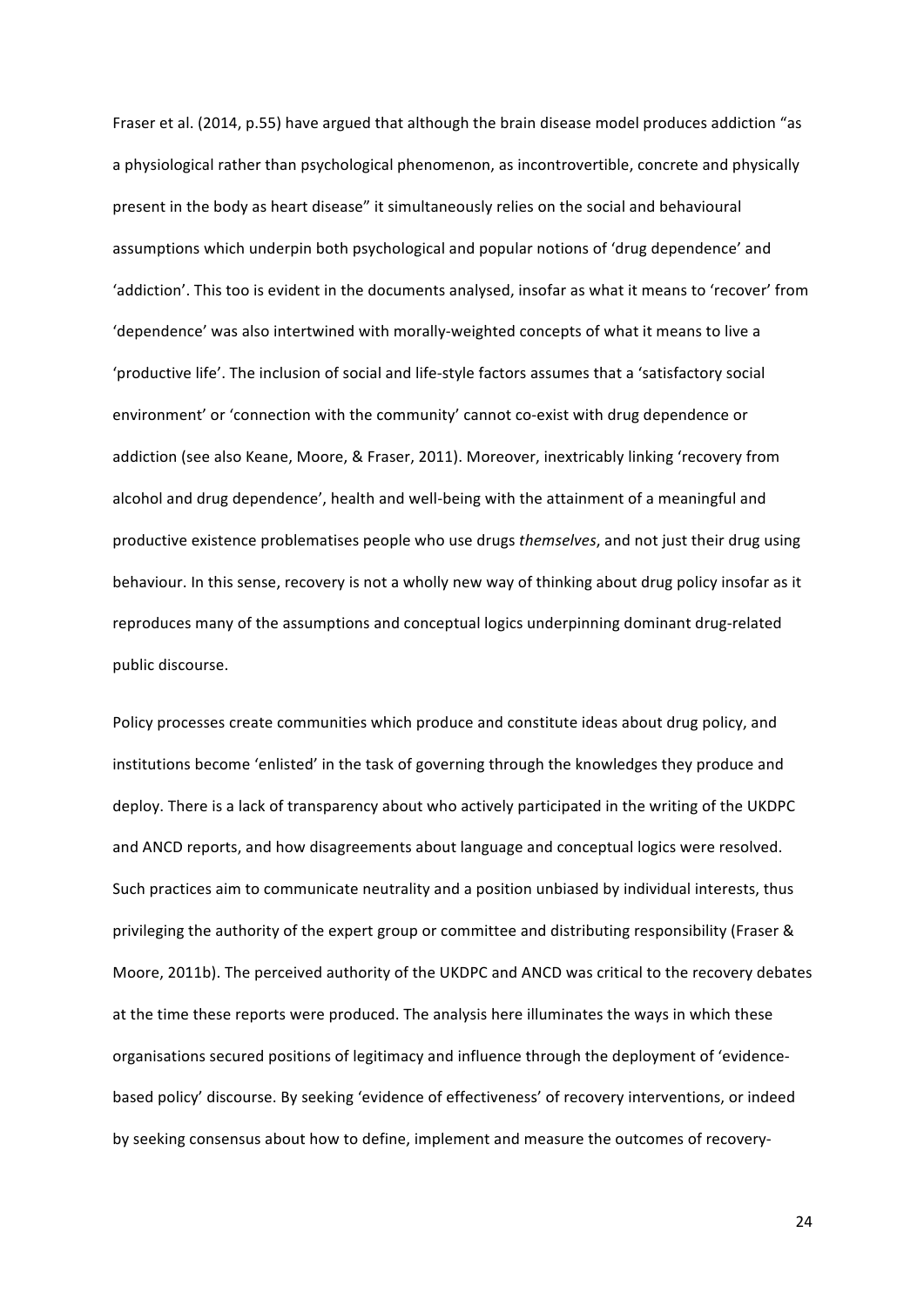oriented systems of care, the processes assumed that the problem of drugs was fixed, known and uncontroversial. 

To our knowledge, this is the first time Bacchi's approach has been applied to international comparative policy analysis in the drug policy field. As Bacchi (2009, p.209) argues, "[a]sking how the 'problem' is represented in select contexts allows us to identify 'discursively constructed practices' that extend beyond singular geographical sites while keeping space open to reflect on contextual variation [...] [T]he focus is on how these issues are conceptualised and with what effects in different sites." As noted in other analyses of this kind (see Bacchi & Eveline, 2010), it must be recognised that the documents were produced and analysed at a fixed time, while recovery discourse continues to evolve in different constantly changing contexts (consider, for example, the re-orientation of drug treatment services from 'rehabilitation' to 'recovery' in Ireland: Keane, McAleenan, & Barry, 2014; or the ongoing efforts to generate new 'measures' of recovery: Neale, et al., 2014). These were also complex documents, capturing the outcomes of contested discussion and a range of perspectives, and thus do not contain a single meaning. It is not unusual for policies to contain more than one problem representation within them and, as Bacchi (2009, p.4) notes, at times they may conflict and even contradict each other. This analysis has teased out some of the multiple representations in the two documents. There are other elements which have not been analysed here and which could be examined in future research. For example, what does it mean to use the language of 'a vision' for recovery? Or what fails to be problematised as a result of the 'consensus' process itself? How is the problem of drugs constituted in recovery discourse in other geographic and temporal sites? Finally, in making these observations, we are not suggesting that participants in the processes analysed (or indeed others engaged in wider drug policy discussions) have been in any way intentional or manipulative in their particular use of language and how it constructs the problem of drugs. As Bacchi (2009, p.91) notes, "[t]here is no suggestion of conspiracy in this kind of analysis".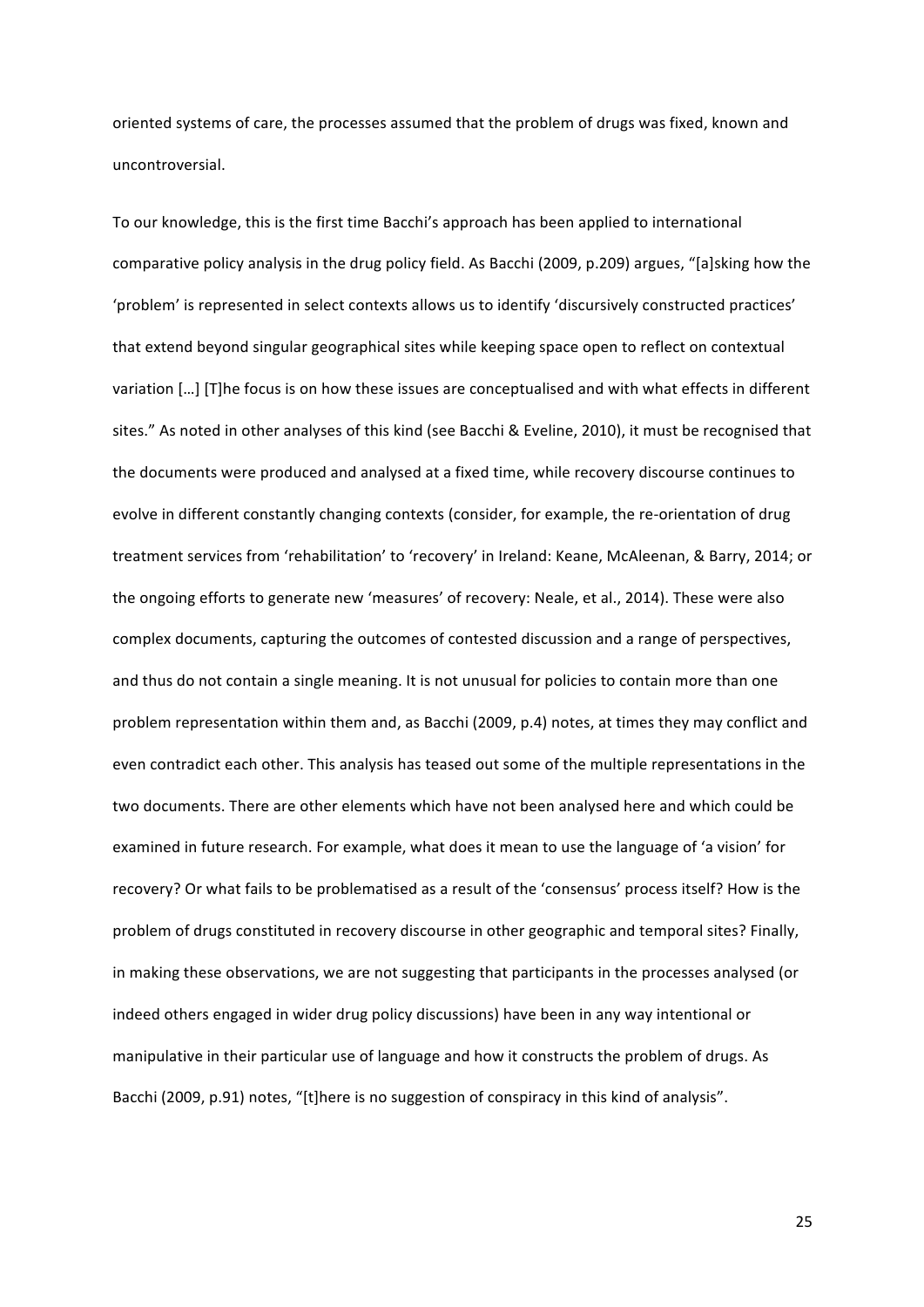The meaning of 'recovery' and how it could be realised in policy and practice is still being negotiated. By comparatively analysing how the problem of drugs was produced in 'recovery' discussions in two jurisdictions, at two specific points in the policy debate, we are reminded that ways of thinking about 'problems' reflect specific contexts, and how we are invoked to think about policy responses will be dependent upon these conditions. As 'recovery' continues to evolve, opening up spaces to discuss its contested meanings and effects will be an ongoing endeavour.

#### **Acknowledgments**

The authors would like to thank the reviewers for their thoughtful comments. The Drug Policy Modelling Program is funded by the Colonial Foundation Trust, and is located at the National Drug and Alcohol Research Centre, a research centre funded by the Australian Government. Kari Lancaster is the recipient of an Australian Postgraduate Award. Alison Ritter is a recipient of a National Health and Medical Research Council Fellowship (APP1021988). Karen Duke has received funding from the EC's Seventh Framework Programme (FP7/2007-2013), under Grant Agreement no. 266813 - Addictions and Lifestyles in Contemporary Europe - Reframing Addictions Project (ALICE RAP), Work Package 2 on Stakeholder Analysis.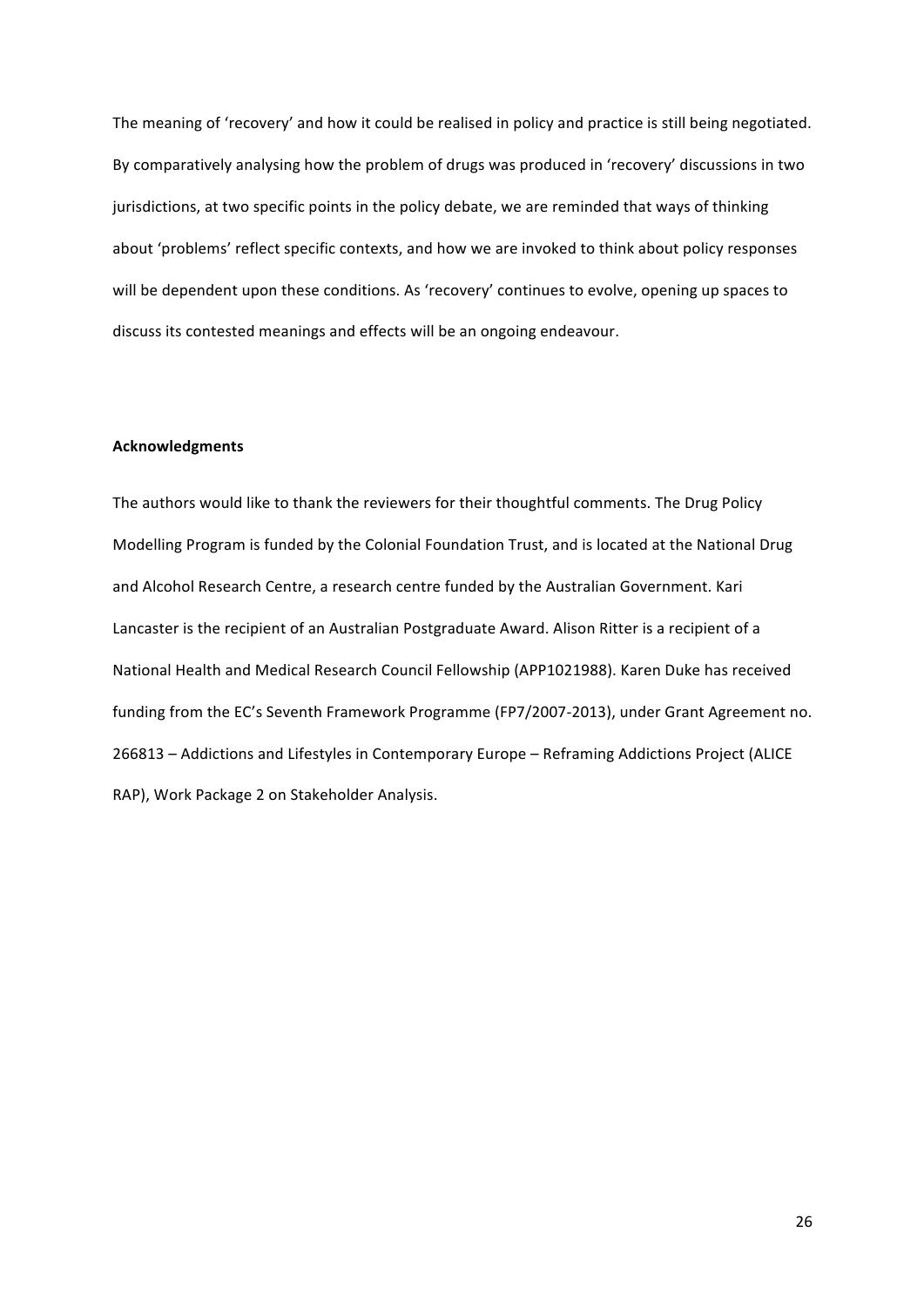### **References**

AIVL (2012). *'New recovery', harm reduction & drug use policy statement*. Canberra: Australian Injecting & Illicit Drug Users League.

ANCD (2012a). *1st Recovery roundtable report*. Canberra: Australian National Council on Drugs.

- ANCD (2012b). Communique February 2012 Retrieved 21 October, 2014, from http://www.ancd.org.au/news-and-announcements/communiques/1883-communiquefebruary-2012
- ANCD (n.d.). Australian National Council on Drugs (ANCD) Retrieved 25 July, 2014, from http://www.ancd.org.au/
- Anex (2012). Australian drug policy: harm reduction and 'new recovery' (Discussion paper: draft for *consultation*). Fitzroy North: Anex.
- Bacchi, C. (2009). Analysing policy: what's the problem represented to be? Sydney: Pearson Education.
- Bacchi, C. (2012a). Introducing the 'What's the Problem Represented to be?' approach. In A. Bletsas & C. Beasley (Eds.), *Engaging with Carol Bacchi: Strategic Interventions and Exchanges* (pp. 21-24). Adelaide: University of Adelaide Press.
- Bacchi, C. (2012b). Why Study Problematizations? Making Politics Visible. *Open Journal of Political Science, 2(1), 1-8.*
- Bacchi, C., & Eveline, J. (2010). Approaches to gender mainstreaming: What's the problem represented to be? In C. Bacchi & J. Eveline (Eds.), *Mainstreaming politics: gendering practices and feminist theory* (pp. 111-138). Adelaide: University of Adelaide Press.
- Berridge, V. (1991). AIDS and British drugs policy: history repeats itself? In D. K. Whynes & P. Bean (Eds.), Policing and prescribing: The British system of drug control (pp. 176-199). London: MacMillan.
- Berridge, V. (2012). The rise, fall, and revival of recovery in drug policy. The Lancet, 379(9810), 22-23.
- Bessant, J. (2008). From 'harm minimisation' to 'zero tolerance' drugs policy in Australia: how the Howard government changed its mind. *Policy Studies, 29*(2), 197-214.
- Best, D. (2013, 11 October). Addiction can't always be cured so let's focus on quality of life The *Conversation*, from https://theconversation.com/addiction-cant-always-be-cured-so-letsfocus-on-quality-of-life-14123
- Best, D., & Lubman, D. I. (2012). The recovery paradigm A model of hope and change for alcohol and drug addiction. Australian Family Physician, 41, 593-597.
- Best, D., Rome, A., Hanning, K. A., White, W., Gossop, M., Taylor, A., et al. (2010). *Research for recovery: a review of the drugs evidence base.* Scotland: Scottish Government Social Research.
- Betty Ford Institute Consensus Panel (2007). What is recovery? A working definition from the Betty Ford Institute. Journal of Substance Abuse Treatment, 33(3), 221-228.
- Centre for Social Justice (2006). *Breakdown Britain: Addicted Britain*. London: Centre for Social Justice.
- Centre for Social Justice (2007). *Breakthrough Britain: Addictions Towards Recovery*. London: Centre for Social Justice.
- Duke, K. (2013). From Crime to Recovery: The Reframing of British Drugs Policy? *Journal of Drug Issues, 43*(1), 39-55.
- Duke, K., Herring, R., Thickett, A., & Thom, B. (2013). Substitution Treatment in the Era of "Recovery": An Analysis of Stakeholder Roles and Policy Windows in Britain. Substance Use *& Misuse, 48*(11), 966-976.
- Duke, K., & Thom, B. (2014). The role of evidence and the expert in contemporary processes of governance: The case of opioid substitution treatment policy in England. *International Journal of Drug Policy, 25*(5), 964-971.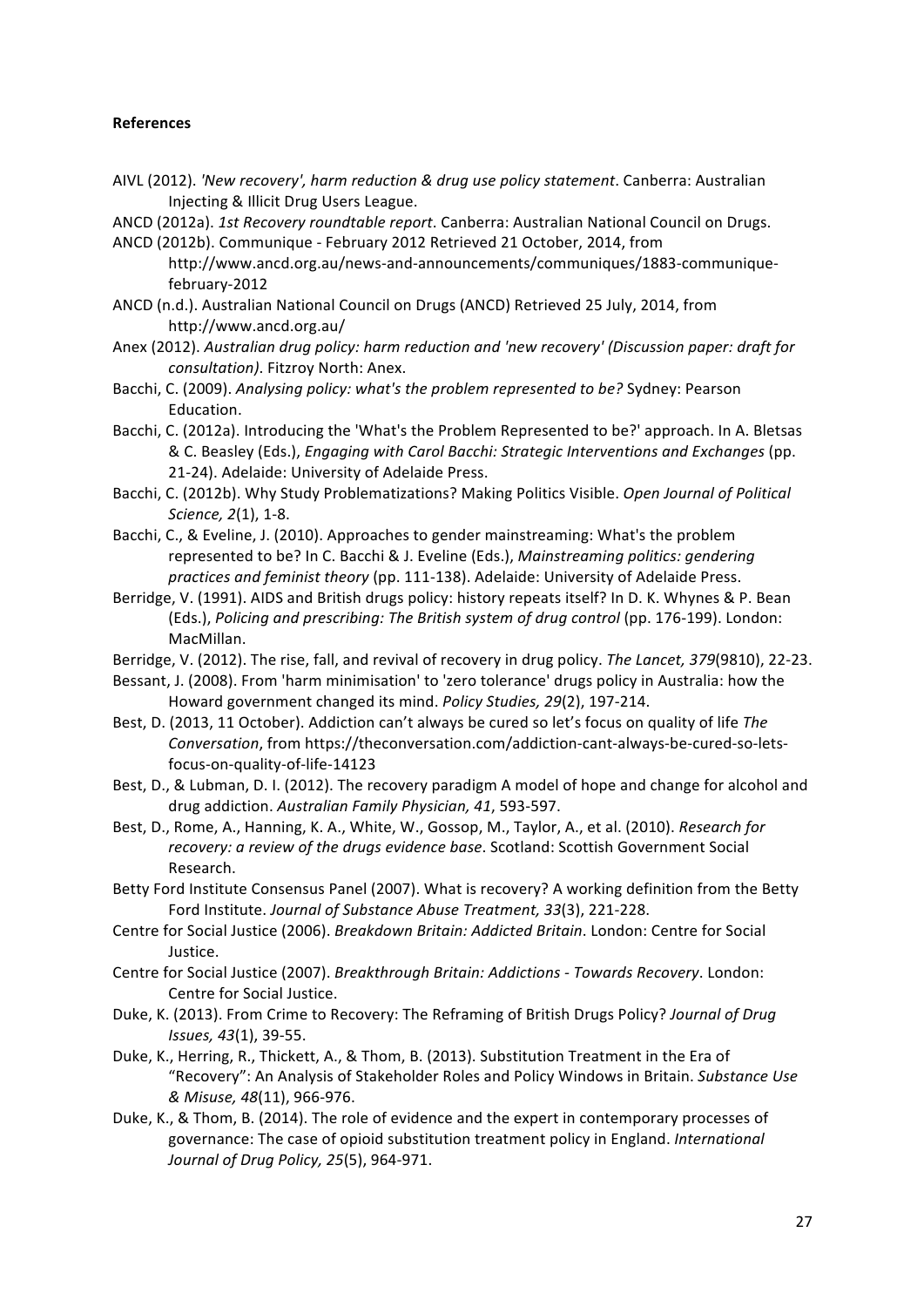Easton, M. (2008, 3 October). Drug treatment - success or failure? *Mark Easton's UK* Retrieved 28 July, 2014, from

http://www.bbc.co.uk/blogs/legacy/thereporters/markeaston/2008/10/drug\_treatment\_off icials\_were.html

- Foucault, M. (1982). The Subject and Power. *Critical Inquiry, 8*(4), 777-795.
- Fraser, S., & Moore, D. (2011a). Constructing drugs and addiction. In S. Fraser & D. Moore (Eds.), The drug effect: health, crime and society (pp. 1-16). Melbourne: Cambridge University Press.
- Fraser, S., & Moore, D. (2011b). Governing through problems: the formulation of policy on amphetamine-type stimulants (ATS) in Australia. *International Journal of Drug Policy, 22(6)*, 498-506.
- Fraser, S., Moore, D., & Keane, H. (2014). *Habits: remaking addiction*. London: Palgrave Macmillan.
- Goodwin, S. (2012). Women, policy and politics: recasting policy studies. In A. Bletsas & C. Beasley (Eds.), *Engaging with Carol Bacchi: Strategic Interventions and Exchanges* (pp. 25-36). Adelaide: University of Adelaide Press.
- Hayes, P., & Dale-Perera, A. (2010). Not for turning? *Druglink, 25*(2), 8-9.
- HM Government (2010). *Drug Strategy 2010 Reducing demand, restricting supply, building recovery:* supporting people to live a drug free life. London: HM Government.
- Inter-Ministerial Group on Drugs (2012). *Putting Full Recovery First*. London: Home Office.
- Keane, H., Moore, D., & Fraser, S. (2011). Addiction and dependence: making realities in the DSM. *Addiction, 106*(5), 875-877.
- Keane, M., McAleenan, G., & Barry, J. (2014). *Addiction Recovery: A contagious paradigm! A case for* the re-orientation of drug treatment services and rehabilitation services in Ireland. Dublin: Soilse.
- Lancaster, K. (2014). Social construction and the evidence-based drug policy endeavour. International Journal of Drug Policy, 25(5), 948-951.
- Lancaster, K., & Ritter, A. (2014). Examining the construction and representation of drugs as a policy problem in Australia's National Drug Strategy documents 1985 to 2010. *International Journal of Drug Policy, 25*(1), 81-87.
- Lancaster, K., Santana, L., Madden, A., & Ritter, A. (2014). Stigma and subjectivities: Examining the textured relationship between lived experience and opinions about drug policy among people who inject drugs. *Drugs: Education, Prevention & Policy*(Advance online publication).
- Laudet, A. B. (2007). What does recovery mean to you? Lessons from the recovery experience for research and practice. Journal of Substance Abuse Treatment, 33(3), 243-256.
- MacGregor, S. (2012). Addiction recovery: A movement for social change and personal growth in the UK. [Book Review]. *Drugs: Education Prevention and Policy, 19*(4), 351-352.
- McKeganey, N. (2012). Harm reduction at the crossroads and the rediscovery of drug user abstinence. *Drugs: Education, Prevention, and Policy, 19*(4), 276-283.
- McKeganey, N. (2014). Clear Rhetoric and Blurred Reality- The Development of a Recovery Focus In UK Drug Treatment Policy and Practice. International Journal of Drug Policy, 25(5), 957-963.
- Measham, F., & Brain, K. (2005). 'Binge' drinking, British alcohol policy and the new culture of intoxication. Crime, Media, Culture, 1(3), 262-283.
- Mendes, P. (2001). Social conservatism vs harm minimisation: John Howard on illicit drugs. *Journal of Economic and Social Policy, 6*(1), Article 2.
- Mendes, P. (2007). Fighting the drugs war: the role of prohibitionist groups in Australian illicit drugs policy. Practice Reflexions, 2(1), 3-16.
- Mold, A. (2008). *Heroin: the treatment of addiction in twentieth century Britain*. DeKalb: Northern **Illinois University Press.**
- Monaghan, M. (2012). The recent evolution of UK drug strategies: From maintenance to behaviour change. People, Place & Policy Online, 6(1), 29-40.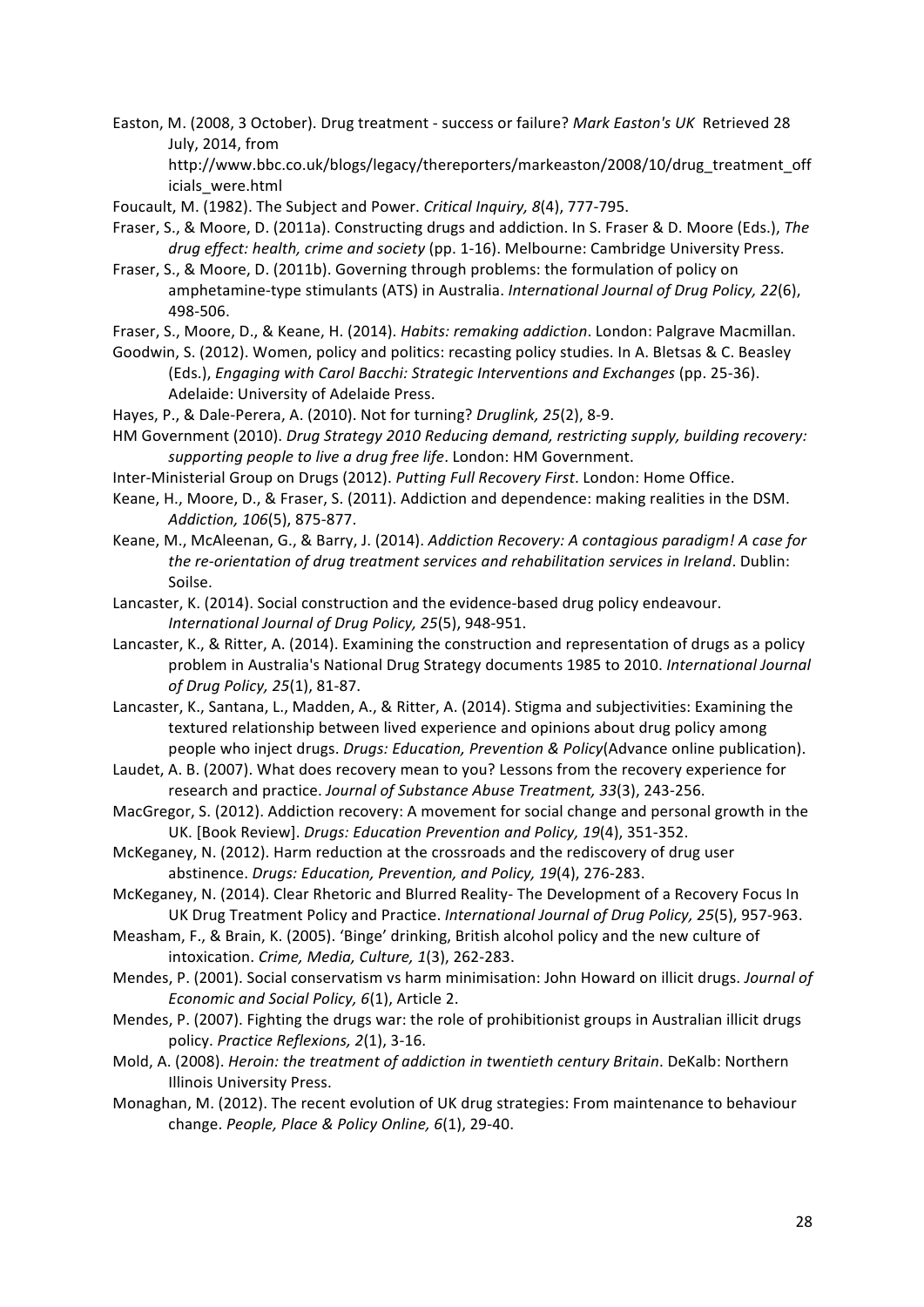- Monaghan, M., & Wincup, E. (2013). Work and the journey to recovery: Exploring the implications of welfare reform for methadone maintenance clients. *International Journal of Drug Policy*, *24*(6), e81-e86.
- Moore, D., & Fraser, S. (2006). Putting at risk what we know: Reflecting on the drug-using subject in harm reduction and its political implications. *Social Science & Medicine, 62*(12), 3035-3047.
- Munro, G., & Ramsden, R. (2013). Primary prevention: preventing the uptake of drugs. In A. Ritter, M. Hamilton & T. King (Eds.), *Drug Use in Australian Society*. South Melbourne: Oxford University Press.
- Neale, J. (2013). Commentary on "Substitution Treatment in the Era of Recovery': An Analysis of Stakeholder Roles and Policy Windows in Britain". Substance use & misuse, 48(11), 1059-1060.
- Neale, J., Finch, E., Marsden, J., Mitcheson, L., Rose, D., Strang, J., et al. (2014). How should we measure addiction recovery? Analysis of service provider perspectives using online Delphi groups. Drugs: Education, Prevention, and Policy, 21(4), 310-323.
- Neale, J., Tompkins, C., Wheeler, C., Finch, E., Marsden, J., Mitcheson, L., et al. (2015). "You're all going to hate the word 'recovery' by the end of this": Service users' views of measuring addiction recovery. *Drugs: Education, Prevention, and Policy, 22*(1), 26-34.
- Race, K. (2009). *Pleasure consuming medicine: The queer politics of drugs*. Durhan & London: Duke University Press.
- Rose, N. (1999). *Powers of freedom: Reframing political thought*. Cambridge: Cambridge University Press.
- Rowe, J., & Mendes, P. (2004). Chapter 1: The politics of illicit drugs. In P. Mendes & J. Rowe (Eds.), Harm minimisation, Zero tolerance and beyond: the politics of illicit drugs in Australia. Frenchs Forest: Pearson.
- Scottish Government (2008). The road to recovery: a new approach to tackling Scotland's drug problem. Edinburgh: Scottish Government.
- Seear, K., & Fraser, S. (2014). The addict as victim: Producing the 'problem' of addiction in Australian victims of crime compensation laws. *International Journal of Drug Policy, 25*(5), 826-835.
- State of Victoria Department of Health (2012). *Reducing the alcohol and drug toll: Victoria's plan 2013-2017*. from

http://docs.health.vic.gov.au/docs/doc/1D4BF7FF3C551C4DCA257AFD00707A93/\$FILE/Red ucing-AOD-toll.pdf.

Stimson, G. V. (2010). *Harm reduction: the advocacy of science and the science of advocacy*. Paper presented at the 1st Alison Chesney and Eddie Killoran Memorial Lecture. from http://www.vandu.org/documents/harm\_reduction\_-

the advocacy of science and the science of advocacy.pdf

- Thom, B. (2010). Women in recovery. In M. Malloch & R. Yates (Eds.), *Tackling Addiction: Pathways to Recovery* (pp. 52-69).
- UKDPC (2008). The UK Drug Policy Commission Recovery Consensus Group: A vision of recovery. London: UK Drug Policy Commission.
- UKDPC (n.d.). UK Drug Policy Commission: who we were Retrieved 25 July, 2014, from http://www.ukdpc.org.uk/who/
- Victorian Government Department of Human Services (2008). A new blueprint for alcohol and other drug treatment services 2009-2013: client-centred, service-focused. Melbourne: State of Victoria.
- Wardle, I. (2012). Five years of recovery: December 2005 to December 2010–from challenge to orthodoxy. *Drugs: Education, Prevention and Policy, 19*(4), 294-298.
- White, W. L. (2007). Addiction recovery: its definition and conceptual boundaries. *Journal of Substance Abuse Treatment, 33*(3), 229-241.